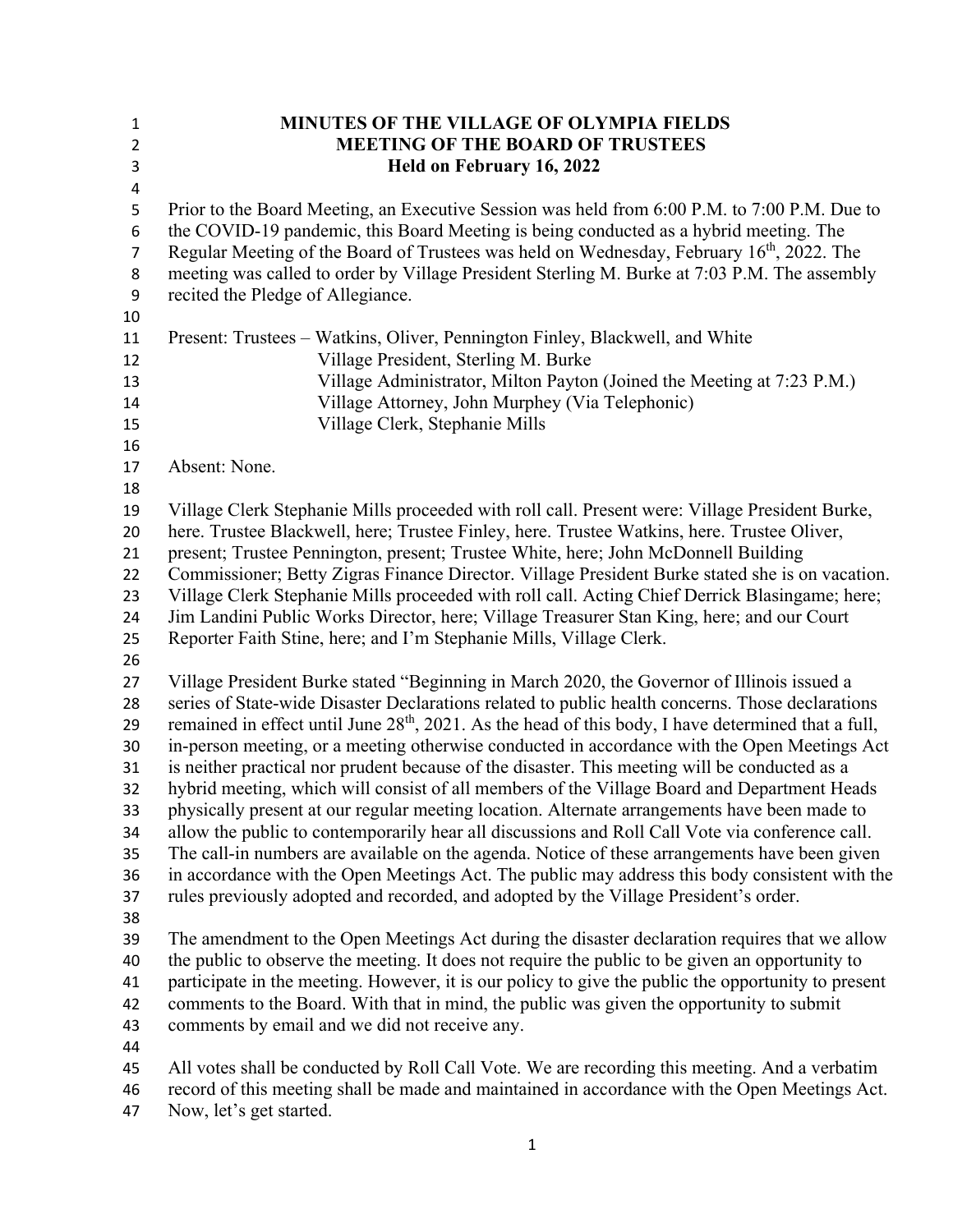Village President Burke stated I want to suspend the first item on the agenda, with the Board's

approval, because of the number of people that we have here.

**Motion by Trustee Pennington, Second by Trustee Oliver to Amend the Agenda and Skip** 

**the Public Hearing First, and go to the Approval and Appointment of Acting Chief Derrick** 

- **Blasingame as Chief of Police.**
- 6 Voice Vote: All Ayes Motion Carried.
- 

Village President Burke stated it is good to see so many of Derrick's peers, and friends, and

 family and pastor here. He stated just so we can stay under the threshold of people in this room, we are going to go through this first.

# **SWEARING IN CEREMONY:**

Village President Burke administered the oath to Acting Chief Derrick Blasingame as follows:

"I, Derrick Blasingame, having been appointed to the position of Chief of Police, in the Village

of Olympia Fields, in the County of Cook, the State of Illinois, do solemnly swear, that I will

support the Constitution of the United States, the Constitution of the State of Illinois, all

Ordinances of the Village of Olympia Fields; and that I will faithfully discharge the duties of the

19 position of Chief of Police to the best of my ability. Dated February  $16<sup>th</sup>$ , 2022." Congratulations.

- (There was a round of applause).
- 

Village President Burke stated the reason we are doing this is because we had a big discussion

during our Executive Session. It was almost unanimous that Derrick has done a wonderful job

over the last year and a half being an Administrative Sergeant, and being the Assistant Chief. We

thought it was appropriate to make him the Chief of our Village.

Trustee Pennington stated Here, Here. Village President Burke stated everybody in this town,

everybody has nothing but wonderful things to say about Derrick. We want to keep that going.

Also, I want to send a message to the rest of the police department, there is a place for you to go

too. Most of the guys that we have gotten to be Chief for the most part have come up through the

ranks. Derrick is a perfect example of somebody with perseverance through all kinds of things

that went on in this Village for years. He stated for him to be the guy at the top right now is a

wonderful accomplishment. Congratulations. (There was a round of applause).

 Village President Burke stated while we're clearing the room, the Governor's Declaration, what 36 I'm being told is that we will be able to go back to normal after February  $28<sup>th</sup>$ . Probably the next meeting, will be a regular meeting where we have the public in. We won't be wearing masks and things anymore. Trustee Pennington stated unless you want to. Village President Burke stated no more mandates.

Trustee Oliver inquired whether or not there is a limitation on the number of people. Village

President Burke stated we will find out a little bit more. I am part of a group of people that are

suppose to have breakfast with the Governor on Tuesday at the Country Club. I will have an

opportunity to ask exactly where they think this is all going. I think we will be able to go back to

normalcy where we can let the public back in, and we won't have a hybrid meeting.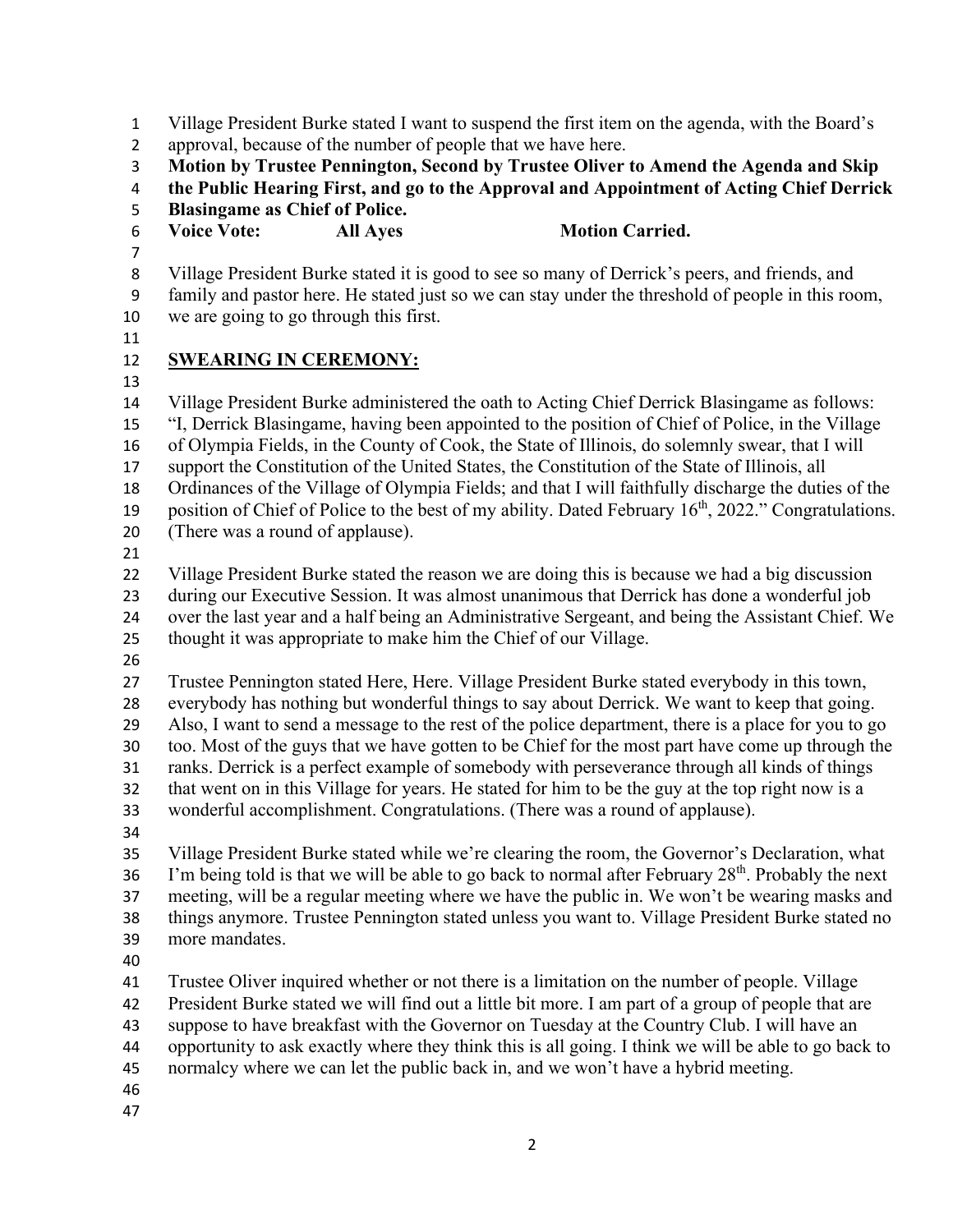# **PUBLIC HEARING:**

| <b>Public Announcement:</b>                                                                                                                                                                                                                                                                    |
|------------------------------------------------------------------------------------------------------------------------------------------------------------------------------------------------------------------------------------------------------------------------------------------------|
| Village President Burke opened the Public Hearing at 7:13 P.M. Village President Burke stated<br>this was the Notice that was put in the newspaper a couple of weeks ago. "NOTICE IS HEREBY                                                                                                    |
| GIVEN that the President and Board of Trustees, serving as a special public hearing body, will<br>conduct a public hearing on February 16 <sup>th</sup> , 2022, at 7:00 P.M. at the Olympia Fields Village Hall.                                                                               |
| The purpose of the public hearing is to consider a proposed "Ordinance Approving a Map<br>Amendment and Approving a Special Use, Subject to Certain Terms, Conditions and                                                                                                                      |
| Limitations" for the property at 20300 Governors Highway, P.I.N. No. 31-14-301-005-0000.<br>Members of the public will be heard at the public hearing.                                                                                                                                         |
| Members of the public should consult the Village's webpage to determine whether the public                                                                                                                                                                                                     |
| hearing will be conducted in person or remotely in light of Covid." We did that. We posted it.                                                                                                                                                                                                 |
| Village President Burke asked the Village Attorney, John Murphey, to summarize the Ordinance<br>and what the process is going forward.                                                                                                                                                         |
|                                                                                                                                                                                                                                                                                                |
| Mr. Murphey stated at the last meeting, the Village Board approved a Settlement Agreement<br>with the RoseHeart people relative to the development that was commonly known as the<br>"Tolentine property" on Governors Highway. Among other things, the Settlement Agreement                   |
| calls for the Village to adopt an Ordinance which would allow for the development of the<br>property as proposed. The Ordinance has a number of conditions, including some payment to the<br>Village, security measures, and also a requirement that prior to opening up they demonstrate that |
| they have an Affiliation Agreement with one of the local hospitals. That was one of the<br>fundamental reasons why the Commission recommended against, and the Board denied the                                                                                                                |
| proposal.                                                                                                                                                                                                                                                                                      |
| Under the law, a municipality cannot settle a lawsuit involving zoning without having a public<br>hearing, because the terms of the Ordinance negotiated as part of the Settlement Agreement was                                                                                               |
| not productive to have the required public hearing be conducted by an advisory body, because<br>the Village Board has already given a direction and agreed to the terms. This is a formality. It                                                                                               |
| gives everybody in the public an opportunity to comment or question regarding the Ordinance<br>which the Board will consider as negotiated per the Settlement Agreement.                                                                                                                       |
| Village President Burke inquired whether or not there were any questions or comments.                                                                                                                                                                                                          |
| <b>Public Comment:</b>                                                                                                                                                                                                                                                                         |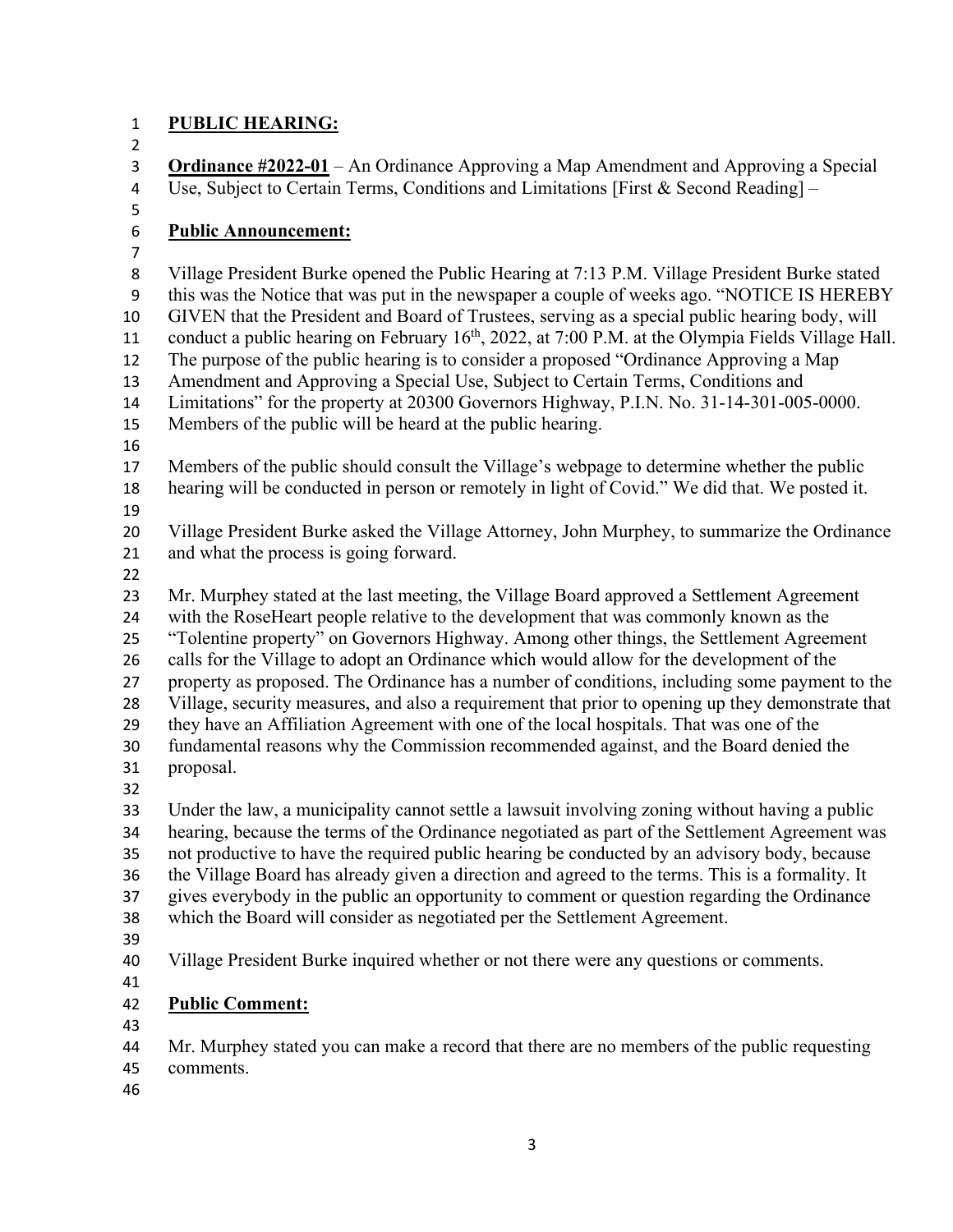Village President Burke stated I think I said that already, but we do not have any comments from 2 the public by the time that they were allowed to submit those comments. So, no comments. We will move forward with the actual proposed Motion. **Motion by Trustee Blackwell, Second by Trustee Pennington to Waive in First Reading and Adopt in Second Reading Ordinance No. 2022-01- An Ordinance Approving a Map Amendment and Approving a Special Use, Subject to Certain Terms, and Conditions, and Limitations.**  8 Roll Call: **Ayes (6-0) Motion Carried.**  (The Public Hearing concluded at 7:17 P.M.) **APPROVAL OF MINUTES: Motion by Trustee Watkins, Second by Trustee Blackwell to Dispense with the Reading of the Minutes of the January 19th, 2022, Board Meeting; to Approve the Minutes of the January 19th, 2022, Board Meeting as Presented. Roll Call: Ayes (6-0) Motion Carried. BILLS FOR APPROVAL:**  Village President Burke stated next is the February Bills for Approval. I want to make a correction. There were, as usual, a few extra bills that came in that had been looked at. But this did not get updated. The actual amount that we are approving today is \$433,856.02. **Motion by Trustee Pennington, Second by Trustee Oliver Subject to the Corrections Noted to Approve the Payment of Bills for February 2022, in the Total Amount of \$433,856.02. Roll Call: Ayes (6-0) Motion Carried. ADMINISTRATION REPORTS: REPORT OF THE VILLAGE PRESIDENT: Approval of the Village Administrator Agreement and Appointment of Milton Payton as Village Administrator –** Village President Burke stated we had an opportunity to interview a candidate to be the new Village Manager, Mr. Milton Payton. Each of the Board members had an opportunity to interview him. We had a discussion in the Executive Session. Milton comes to us with 25-years of experience in the private sector, and another 20-years of experience in the public sector, either as an elected School Board member, President of the School Board, a two- term elected Trustee in University Park. He was the Finance Liaison. He worked on economic development. They named a wing of the high school after him in School District 201. He has tremendous background in the area of community service. He has taught at Governors State and at Prairie State, business, and public sector of management. I know for a fact that Mr. Payton is going to be a great Village Manager. We want to have somebody with a business background. He has an MBA and an undergrad degree. He's an engineer. He has managed plants. We are very fortunate to have him as our candidate for a new

Village Manager.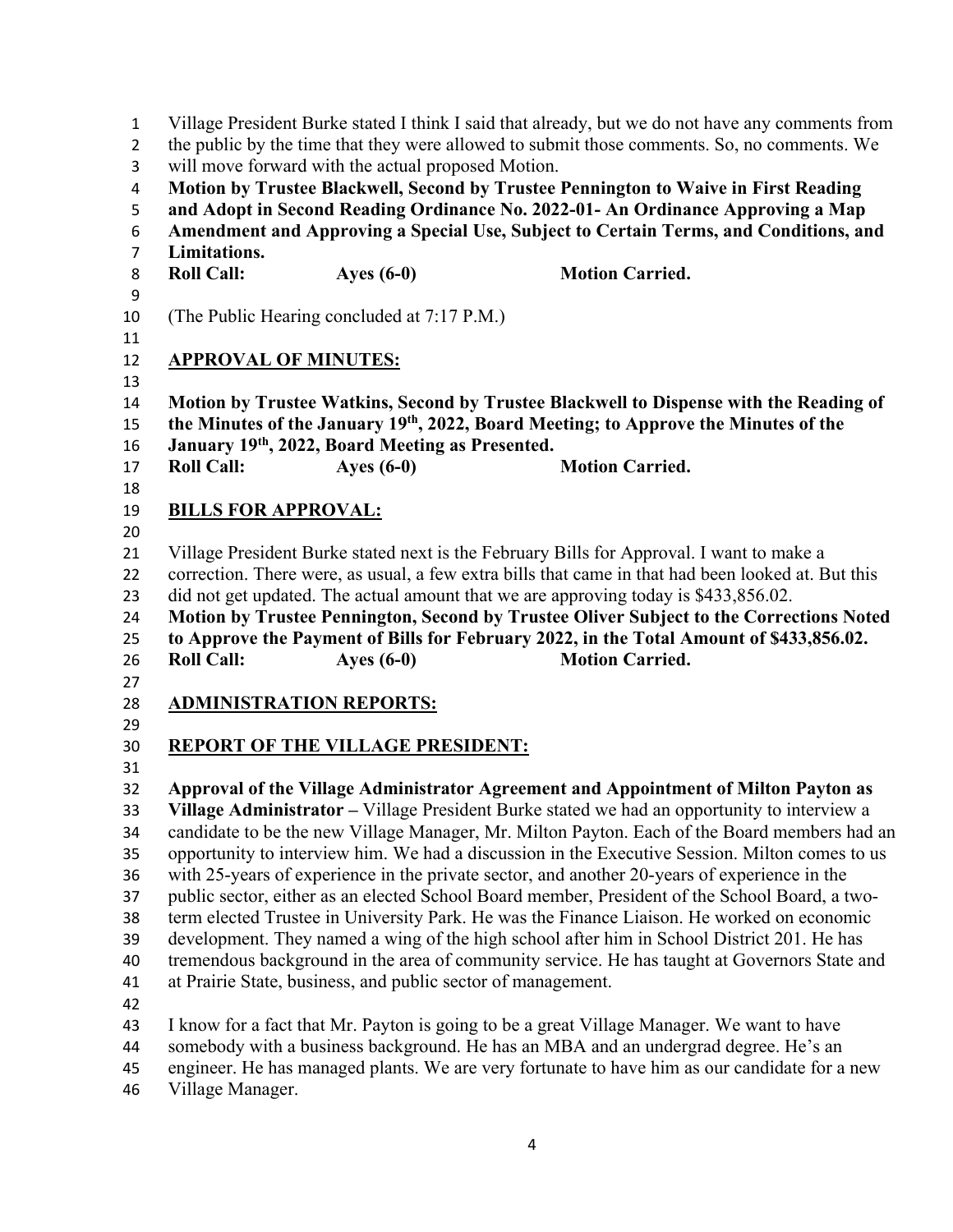**Motion by Trustee White, Second by Trustee Oliver to Approve Milton Payton as the next Village Administrator. Roll Call: Ayes (5) (Trustee Watkins Abstained). Motion Carried. (Village Administrator Payton Joined the Board at the Meeting at 7:23 P.M.) Approval and Appointment of Acting Chief Derrick Blasingame as the Chief of Police - Motion by Trustee Oliver, Second by Trustee Blackwell to Approve the Appointment of Acting Chief Derrick Blasingame to be Chief of Police. Roll Call:** Ayes (6-0) Motion Carried. **Motion to Make the Eligibility Study Available for Governors Highway/Vollmer TIF –**  Village President Burke stated next on the agenda is a discussion to make the Eligibility Study available for Governors Highway and the Vollmer Road TIF. Mr. Murphey stated some time ago, the Village directed the Village Planning and Zoning Consultant, Mr. Hoffman from the Teska Firm to perform what is called an "Eligibility Study" to determine whether the property that you see in your agenda materials, which is an area of both Governors and Vollmer, qualifies the establishment of what is commonly referred to as a "Tax Increment Financing, or TIF District." The Eligibility Reports from the Teska Firm, concludes that this area does indeed qualify for the establishment of a Tax Increment Financing District, which if approved ultimately by the Village Board, gives the Village Board a lot of opportunity for redevelopment activities and additional stimulation and redevelopment. Not simply the Tolentine property, but the entire area of the TIF District. Mr. Murphey stated for the Village Board to start the process, the Board has to adopt an Ordinance formally accepting the Eligibility Study and scheduling a series of public meetings and public hearings. Public meetings with the various taxing bodies and public hearings on the proposed eligibility of the subject property for TIF. We cannot adopt that Scheduling Ordinance until the draft Eligibility Study which is attached to the Board Packet entitled "Governors Highway/Vollmer Road Tax Increment Financing District Report" is made available for public inspection for at least 10-days. In order to satisfy that preliminary requirement, I am requesting the Board to adopt a Motion directing that the Eligibility Study be placed on file and be made available for public inspection. Village President Burke inquired whether or not there were any questions or comments. The Trustees did not have any questions or comments. **Motion by Trustee Watkins, Second by Trustee Blackwell to Make the Eligibility Study Available for the Governors Highway/Vollmer Road TIF. Roll Call: Ayes (6-0) Motion Carried.**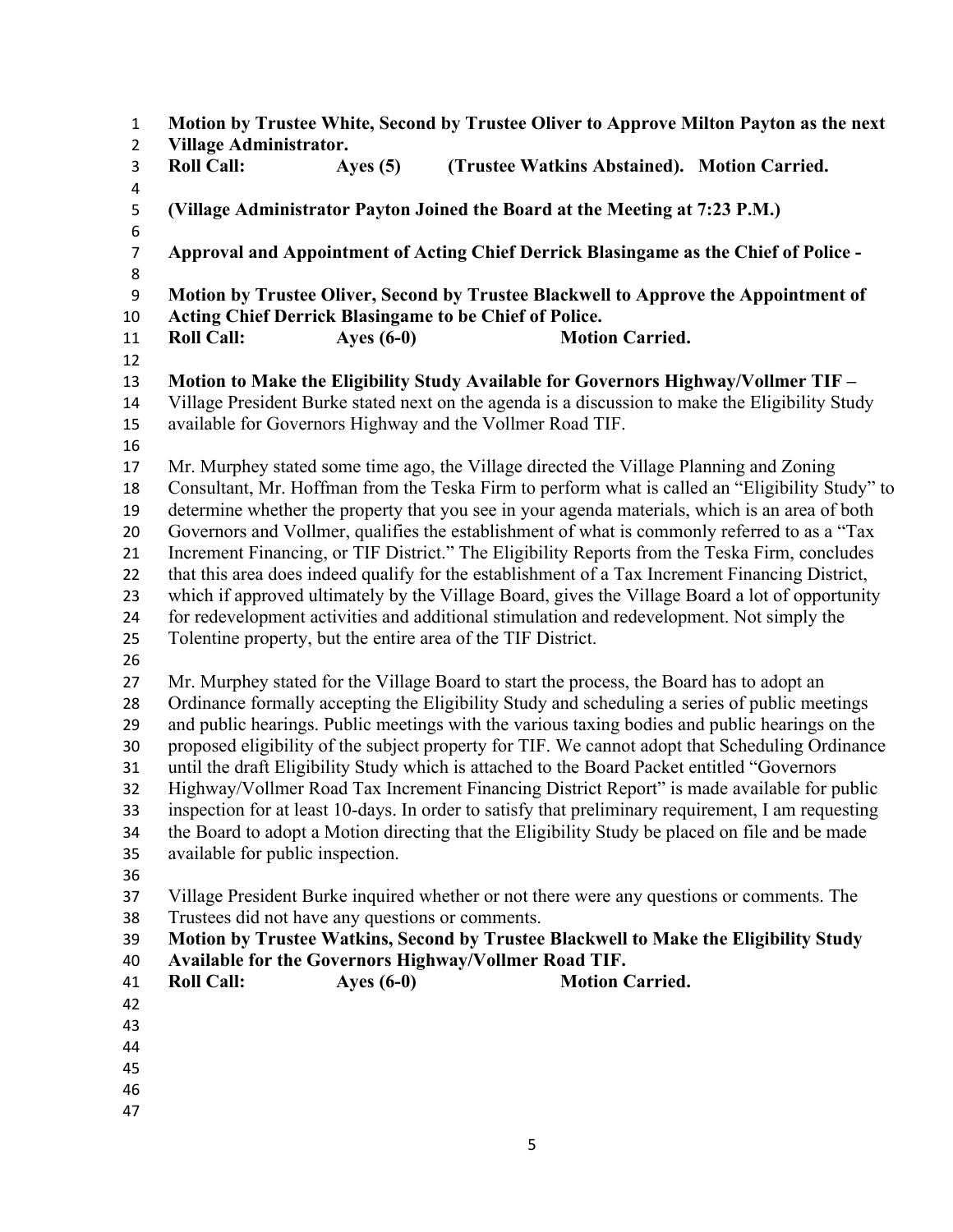### **DEPARTMENT HEADS REPORTS:**

### **Stan King – Treasurer**

 **Motion to Approve Sikich Auditing Services Proposal –** Village President Burke stated that Betty Zigras is on vacation. I have asked Stan King, our Treasurer, to come in and give an update on the Sikich Services Proposal. Sikich is our Auditor.

 Mr. King stated that on behalf of the Finance Committee, I am here to make this Motion to extend the audit services with our current accounting firm. We know they have been with us a long time, more than you would normally have. As a result of the enterprise-wide solutions that we are about to undertake, which is really a daunting task especially with a small staff, we suggest that a two-year extension makes the most sense to get us through that enterprise-wide solution. It is going to touch every single department, especially the accounting department. If you understood the status of our general ledger structure, you would realize there is much to do. With a new firm coming in under those kinds of circumstances, one it would be more costly. It will probably extend the audit of a new firm. Just the prep work and then the ongoing work. It is most prudent to consider two-years to get us through this. They can be a lot more help. And as I understand in talking with Milton, he has had some experience that fits extremely well with engagements like this that we are about to undertake. I am suggesting and recommending that we make a Motion to extend the contract for two-years, which is a more favorable pricing than just the one-year extension. Primarily, to get us through this enterprise-wide installation. Village President Burke stated just so it's clear. There has been some debate about this. We discussed this before. Those of you who have gone to the IML Class, if you become a Trustee and when I became President of the Board, they suggest that you change the Treasurer and your Auditors every three to five-years, just so you have a different set of eyes on it. In this case, I go along with what Stan is saying, they are the most consistent piece from the finance standpoint. Stan is new. We have a new Village Administrator. So, to have the staff try to embark on this without some extra hand-holding, not that they are going to be responsible for making this work, it is the Village's job to make it work, Stan's job and all of us. We will all have something to say about this. But to have somebody who looks at our books and knows what is and what isn't. When we start running this stuff in parallel, it's good to have somebody that knows what the numbers look like before. And they will have an opportunity to know what the numbers look like afterwards. I recommend that we do this, just like the Treasurer is recommending it. **Motion by Trustee Pennington, Second by Trustee Oliver to Accept the Sikich Auditing Services Proposal for a Two-Year Contract Term in the Amount not to Exceed \$30,435.00 for Fiscal Year 2022; and \$31,355.00 for Fiscal Year 2023. Roll Call: Ayes (6-0) Motion Carried. Derrick Blasingame – Chief of Police –**  

- **Upcoming Proposed Ordinance** Chief Blasingame stated that he wanted to talk about the
- Village Ordinance that we proposed as far as dealing with the high school. When we have an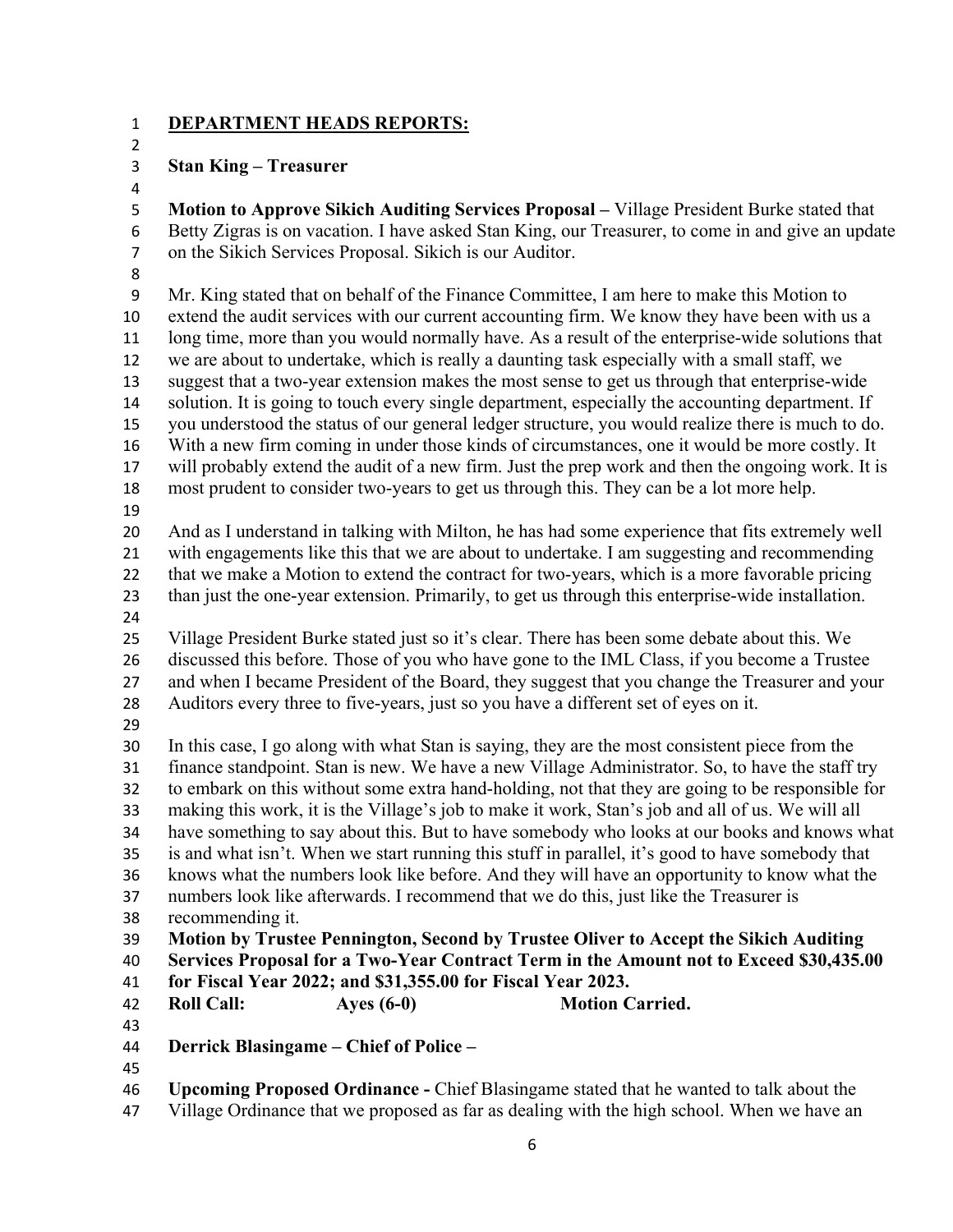issue at the high school where we have to issue the kids citations for fighting or whatever they're doing at the high school, we want to be able to bring it to our local court so that we can hold the parents more accountable and responsible for the action of their children. This is something that is already being done in Richton Park, Park Forest, Matteson, and Flossmoor. He stated in talking to those Police Chiefs it worked. I think it is something that we should bring to our local court and we can get the parents in. When it goes to Markham nothing happens. Normally, it gets thrown out or they get community service and their behavior doesn't change. Village President Burke stated we talked about this a little bit earlier. Fortunately, this did not get into the news or anything like that. Anytime there is anything on TV, lately it has been about stuff going on at that high school. This is a perfect example of what the police department has come up with on their own of some things that will make a world of difference around here is to have this Ordinance. It already exists in other places. We are working with Mr. Murphey, and Derrick is working with Mr. Murphey to come up with what that Ordinance should look like. It can be modeled after a couple of other towns. You should see that in the next meeting or two. Trustee Blackwell stated I think the idea sounds quite appropriate under the circumstances. As you've indicated, when these cases do go into court, I have no doubt there is not much, if any type of consequences for the kids. I am curious about a couple of things. Maybe I can have this conversation with Attorney Murphey too, not to press you. You said other communities are 21 doing this. Are they local? Is that like Matteson doing it? Chief Blasingame stated Matteson, Park Forest, Richton Park, and Flossmoor as well. Trustee Blackwell stated they are all doing this. Chief Blasingame stated yes. Trustee Blackwell stated it appears as though we have appropriate statutory jurisdiction to acquire or have a particular 26 Administrative Hearing setting for that. Chief Blasingame stated yes. Trustee Blackwell stated I don't know how far you've researched, but what are the levels of penalties that can be issued against the parents, up to \$500? What type of penalties can we institute or cause to happen against a student or a parent that you know of? If you don't know, you don't know. I don't expect you to have it in front of you. Chief Blasingame stated the research I have done; most communities go up to \$1,500.00. How high the Village of Olympia Fields goes, that's a decision that the Board would make, the fines they would levy. Some of the things we discussed in the police department was on the first offense, maybe \$100.00. Second, and third, just keep going up from there until you can gain compliance from the students and the parents. Trustee Blackwell inquired is the school, or the School Board, or the School District onboard with this? Chief Blasingame stated 100 percent. Trustee Blackwell inquired if you fine a particular student, it sounds as though the School Board would support the decision. Are they, in fact, entitled to a full evidentiary hearing if they come before the Village? In terms of that, I mean, are they able to bring in witnesses? Are they able to cross examine individuals who make accusations? Is it like a mini trial in an administrative setting? If you don't know, you don't

- know.
-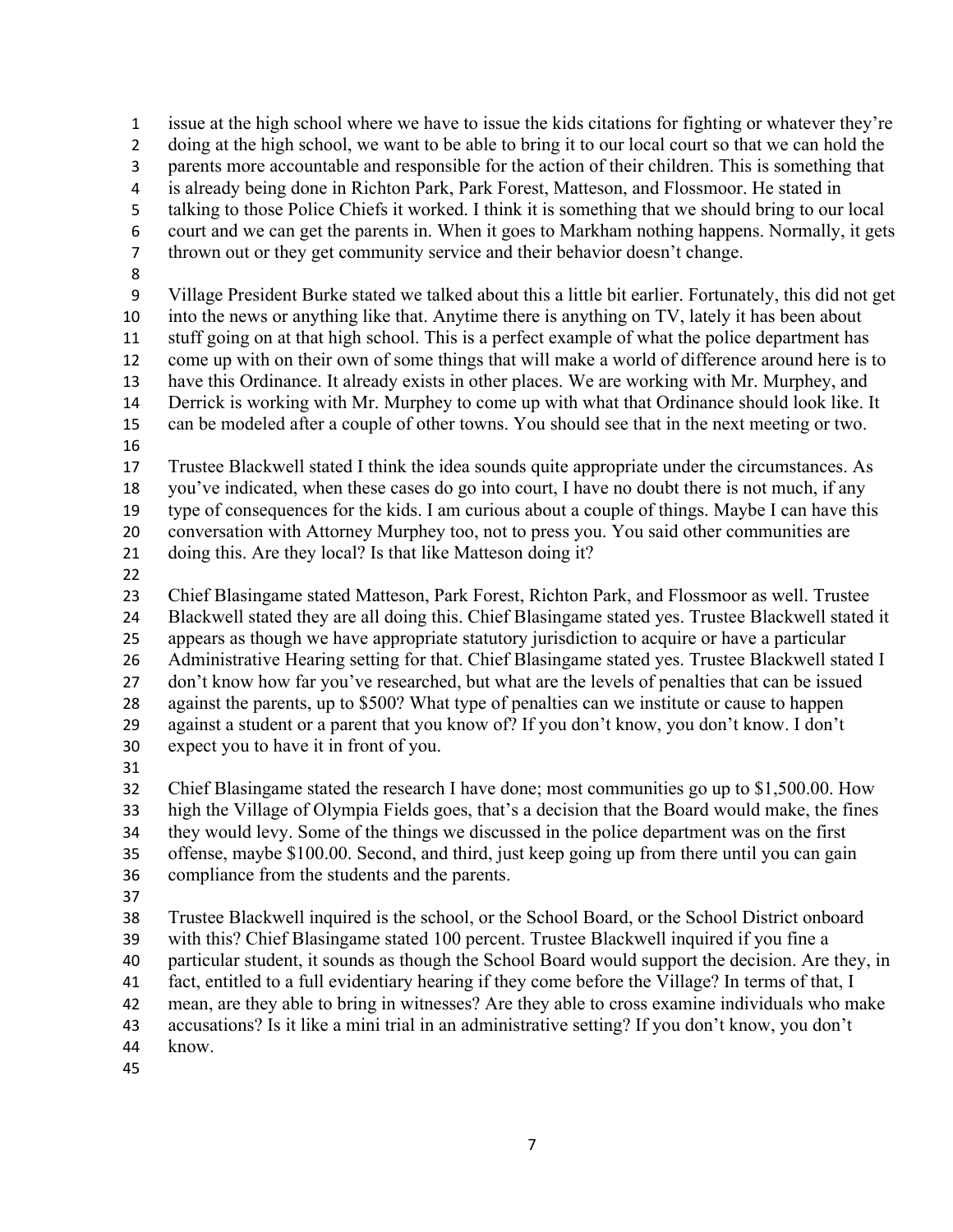Chief Blasingame stated no, because this is a LO Ticket. It's a Local Ordinance Ticket. It doesn't require a trial or witnesses. It's similar to getting a parking ticket. It's not something that is going to be permanently on their record. Trustee Blackwell stated that was my final question.

 Village President Burke stated you have to understand one thing. Wal-Mart, is number one. The hospital is number two. That high school is number three with the highest incidents of police involvement and calls. What has happened in the past, is they move the kid from one place to another place, to another school. And there were three. Now, they move a person from South and put them over here. Then they create issues here. If they move a person from here, and move them down to South, then they have it down there. So far, 95% of these kids are not from Olympia Fields. They're from outside. Part of the reasons for doing this, is we want their parents to come to court, not the kids to go by themselves. If you are a parent and you have to take off of work to come to court because your kid is acting up in school, somebody is going to have a good talk and a slap upside the head. And not only that, they may have to pay a fine. Our local Judge, Crusor, your guy, your buddy, he's the one that is going to be making that decision. Did you see the video? Trustee Blackwell stated no, I didn't see the video. Village President Burke stated I will send it to you. Trustee Pennington stated it was rough. Village President Burke stated it was pale in comparison to what happened down at South. Everybody and anybody who has seen it is just incensed that this is going on at these two schools. Trustee Blackwell stated I understand that some of these kids are not even expelled. They just go right back into class. Village President Burke stated they just get moved to someplace else. Trustee Blackwell stated that's good. That answers my questions. I'm satisfied. Trustee Finley inquired of Chief Blasingame, our Judge will now be seeing kids that are outside the norm of what he normally sees, will he need to go to any kind of special training, or have any kind of additional support for his consideration? Chief Blasingame stated I don't know the answer to that question. I know that in other communities, they are Hearing Officers. I don't know if they go to any additional training. Village President Burke stated if anybody here is involved in a domestic, a fight, or something like that here, it's the same person that hears it. If you get a traffic ticket, he hears the traffic ticket. He makes the determination. People who are in disputes with their neighbors and they get into some kind of altercation, he hears it. He has seen a lot. People who are getting into fights and arguments about having their water turned off or whatever, this guy has been doing this for the last eight, nine, 10-years. Chief Blasingame stated he has been doing it for at least 20-years. Village President Burke stated all of these cases that come before these municipal tickets, this is the guy that has been doing it. Trustee Finley stated I have been here on a traffic ticket. I've been here before following my husband's ambulance. They tell you don't try to follow us, and I did. I had a chance to spend some time with him. My question had nothing to do with his capabilities, it has to do with any

expansion of our responsibility to prepare our court for these kinds of cases. I don't know that

there are. But if you aren't absolutely sure, you could look into it. I'd appreciate it.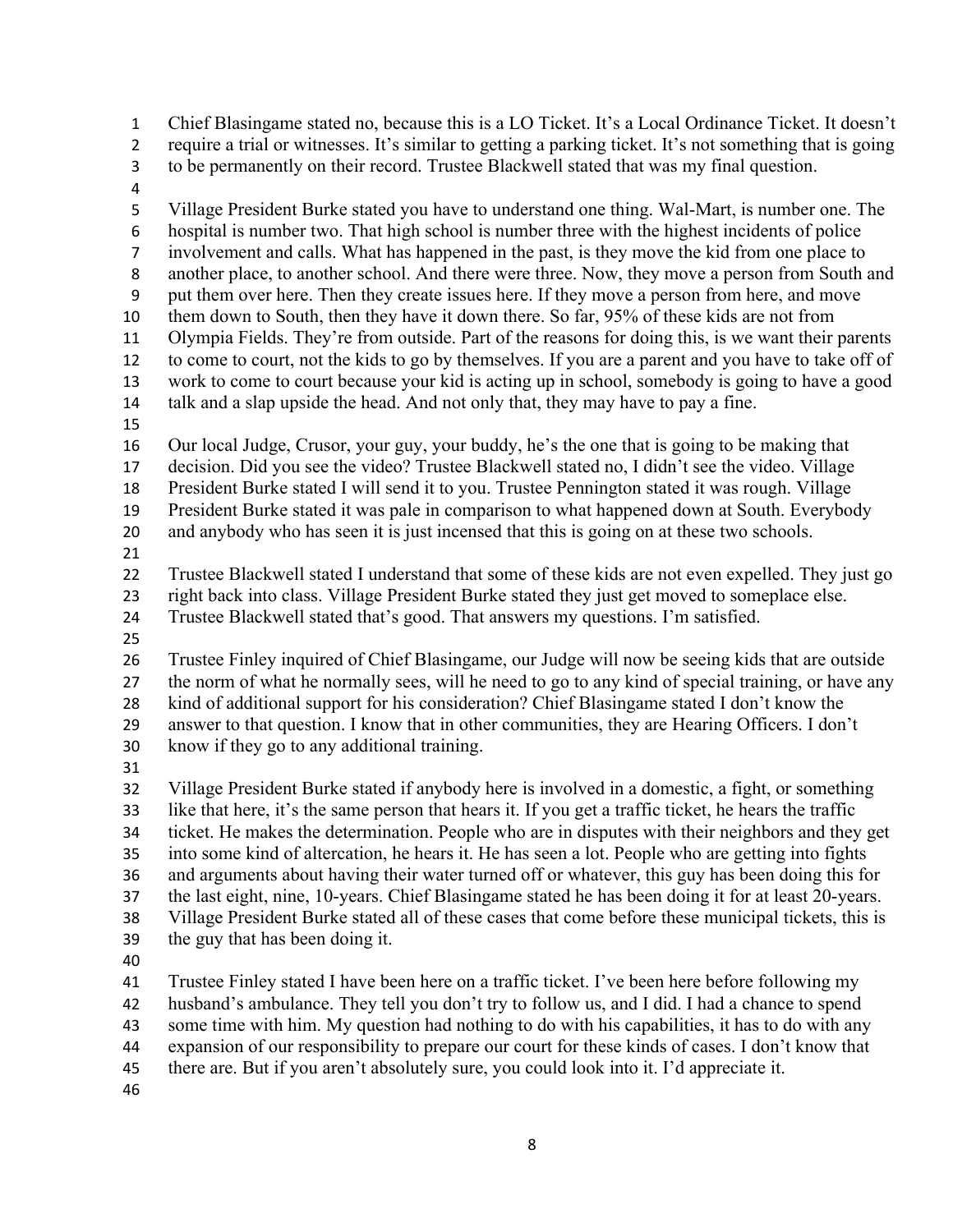Village President Burke stated he's not going to do the legal aspect of it. Mr. Murphey will give us the heads up on it. Trustee Finley inquired is he still here? Village President Burke stated no, he's gone. The Chief just gave a report on what we are looking at doing. These comments will be questioned when they go through. When we get a chance to bring it before the Board, we'll see if it satisfies it. If it doesn't, we don't have to pass it at the time. We can go and amend it if necessary. They are going to take the blueprint of what has been done in all these other places, and that is going to be the foundation of what ours is. It has already been time tested in some other places. Somebody else has looked at it. Mr. Murphey is going to look at it before we bring it to the Board. If it turns out we don't like what we hear, we don't have to do anything about it. We can say, "Take it back and redo it." Trustee Finley stated thank you.

#### **John McDonnell – Building Commissioner –**

 **Updates on 3435 Attica and 820 Exmoor -** Mr. McDonnell stated if you recall, during the summer, we started to work on two residential homes in the Village that were blighted and abandoned, and had been abandoned for many, many years. One of them back to 2008 that has been vacant for a very long time. No interest in these properties because they were smaller homes. They had a lot of tax liability to them, and a lot of disadvantages in order for a rehabber or a home flipper to take advantage of these two properties. During the summer, the Village entered into a Grant Program with the South Suburban Land Bank. We were able to get them to clear title on one of the homes at 3435 Attica. We filed for a Motion to Demolish that house because it was not salvageable. The demolition has been completed on the home. The home is down. There is about 5% left of the demolition process, which would be to remove the driveway, a large portion of it except for the extension to the street, and to reseed the property. That project has moved on very well.

 Mr. McDonnell stated another property at 820 Exmoor, that home we tried to get clear title on. We ran into a hiccup there. There was a tax purchaser that purchased the property for back taxes. They have thrown a bit of a curveball into getting the title cleared. Reginald Ford, our Code Enforcement Officer, just went to court yesterday via Zoom. The settlement with them was that the Land Bank would back off the process to get the property cleared, and to get ownership of it, if the tax buyer met a couple of requirements. I'll read you a couple of those requirements. There are three requirements. "The Tax purchaser will, by May  $15<sup>th</sup>$  of 2022, will have to have the 34 property cleaned out. All the trash removed from the property. By June  $15<sup>th</sup>$  of 2022, permits have to be pulled and inspections be completed of the property by the Village." They will have to 36 have all of their permits applied for by June  $15<sup>th</sup>$ . "By June  $21<sup>st</sup>$ , the tax buyer has to return to the court for a status update." The object of the status update, the court wants to hear that the property at least had a new roof put on it. The roof on the property is in very poor condition, allowing water and animals to get inside the building and cause a lot of destruction. That's the requirement for the status update. It looks like that property is going to return to the tax rolls which is very nice. We didn't have to demolish it. As long as the tax buyer comes through with these requirements by the court, and by those dates, it should be all very well. I would like to thank the Board for allowing us to get involved in that Grant Program. It turned out to be very beneficial for us.

Village President Burke stated I want to add two things here. The first property, we got several

letters from people in that community thanking us for eventually getting everything cleaned up.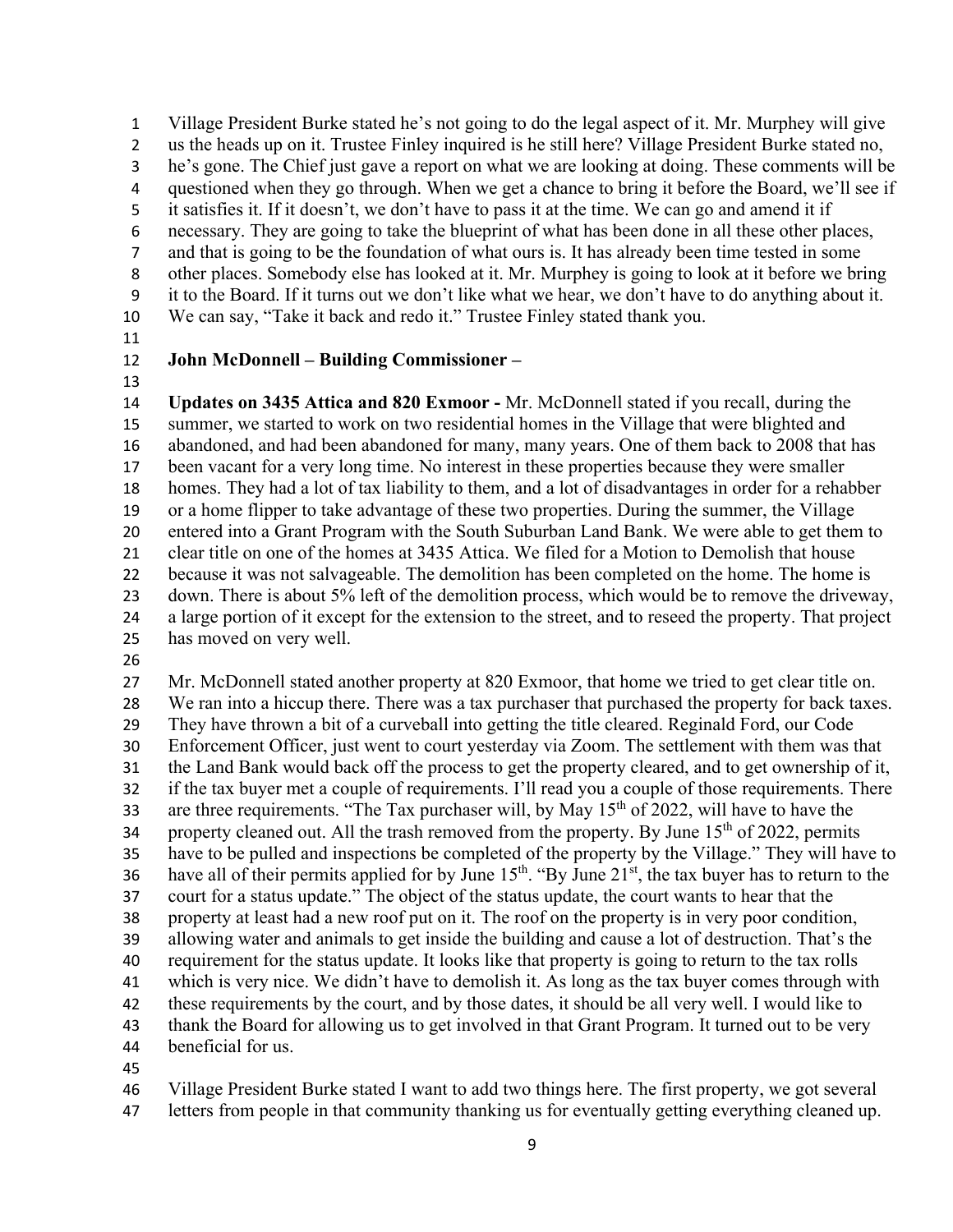The next side of that letter was, what are you going to do with it? Are you going to turn it into a

park, or turn it into a garden space for people? That's yet to be determined what we are going to

- do with that. Mr. McDonnell stated that's correct.
- 

 **Update on Fence Along Lincoln Highway -** Village President Burke stated the other one, John, the fence along Lincoln Highway, what's the latest on that? Mr. McDonnell stated we just met 7 the fence company out there. They have given us a quote to take down all the damaged areas. There are some areas where the fence is still viable. Most of that fence is farthest away from Lincoln Highway itself. The reason for the rapid deterioration of this fence is mostly salt. In the wintertime, when they spray salt down Lincoln Highway, that stuff just goes everywhere. Then they come back and they plow it and the salt goes into the grassy areas. That area of fencing that is very close to Lincoln Highway is all going to be down very shortly. We have gotten a quote to get the very bad areas taken care of right now. Then we will discuss further demolition of some of the other areas in our Staff Meetings.

 Village President Burke stated everybody understand that land does not belong to us. This fence belongs to someone who has owned that property. We liened it numerous times. Every time we lien it, it winds up in a shell game. And trying to get to who really owns it, is a big discussion we have had back and forth, back and forth on what are we going to do. We really can't go on somebody else's property and tear down this fence on somebody else's property. Some people in that neighborhood over there, think that we can do that. But we really can't do that. We can only try to bring them to court and get them to do something about it. We are spending Village money to rearrange the teeth in this person's mouth over there by moving the good sections to the bad section to try to make one consistent look. It's rapidly deteriorating. The Board can think about this sometime in the future, how much money do we want to spend to tear it down? If we tear it down, or go after that property, it may become property that the Village is going to have to pay to maintain. The fence is like a buffer for a developer's piece of property that they are not taking care of. How much money do we want to put into it? How much does it cost for each section, John, have we been paying?

 Mr. McDonnell stated the recent quote that we just received is under \$5,000.00 to take care of the broken sections that are down. Village President Burke inquired one section? Mr. McDonnell stated no, it's several sections. It contains, I believe, 10 to 12-sections. They are just providing labor to take it down. They are not putting anything up. They are going to repair some of the viable sections that are behind the landscaped entranceways, just so that those landscaped entranceways continue to look nice.

 Village President Burke stated I am just making you aware of this that somewhere down the road, how much do we want to bite off on this? Trustee Oliver stated I am looking forward to that conversation. How do you put a price on something that is like a gateway into the Village that looks so blighted? It's a buck tooth looking kind of a fence. I don't know how many people go past there on a regular basis. I go there every day. Mr. King stated and you compare it to the other side. Trustee Oliver stated the other side is all nice and pretty. Village President Burke stated there are fences for people's backyards all the way from the train tracks all the way down to Wal-Mart. They're all in different stages of disrepair. We can go after the houses with the wooden pieces falling off, and say, "You need to do something about your fence." Here is a property that is like a ghost. You can't go grab them. Every time we try to go grab them; we just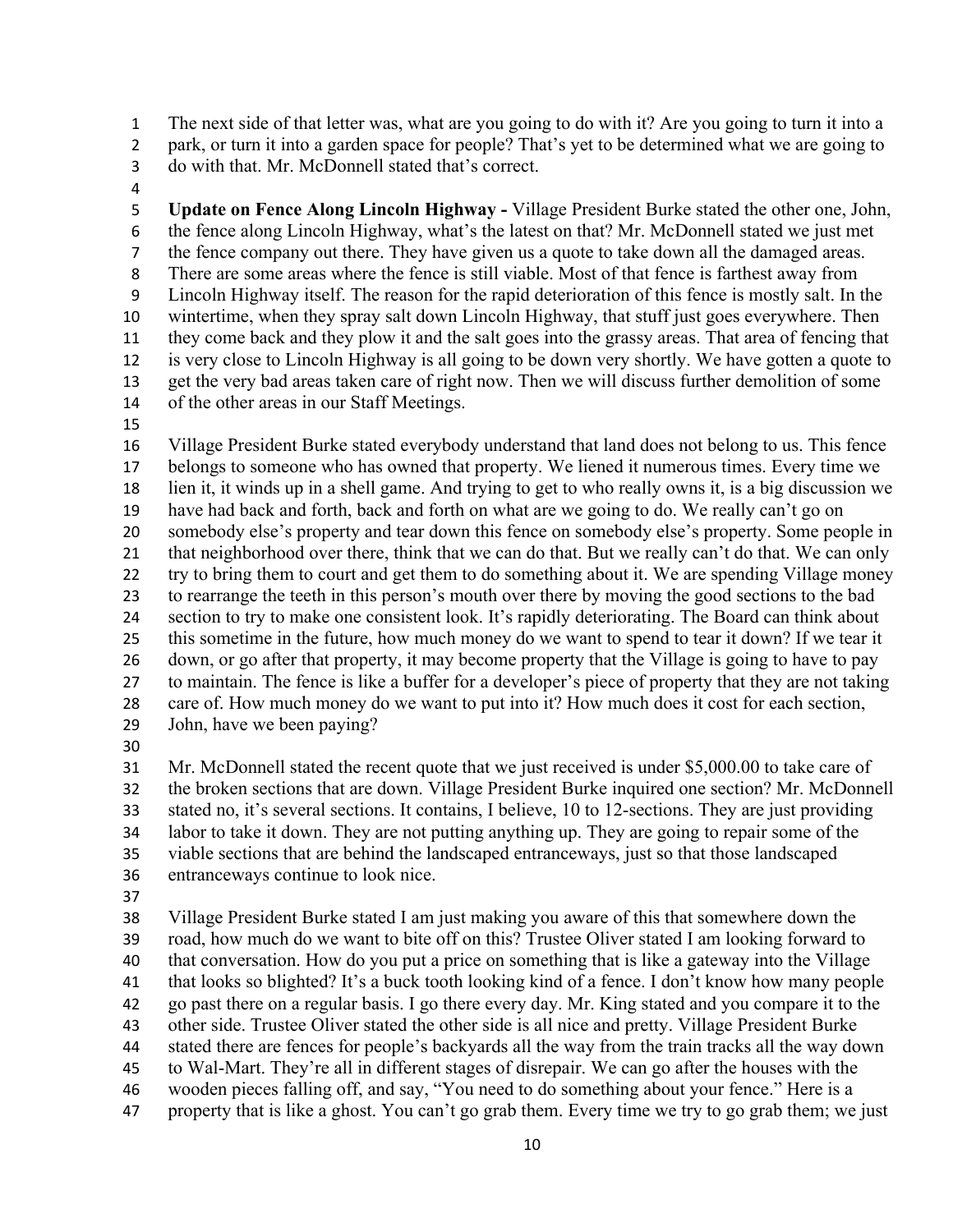get air. We are spending money. You have houses on two sides. Think of a full street that is 2 nothing but open lot that somebody owns. There is going to be weeds and things growing up. There are power boxes, electrical systems, cable stuff sticking up, and is that an eyesore? Or do we go and say, "We have to go and build a fence on somebody else's property?" And then the rest of the fence further down in other neighborhoods are all in disrepair. We're not doing anything right now. John is just giving everybody an update. That is one on the horizon that is going to come up. 

 Trustee Blackwell stated if this owner who is obviously a ghost, or a previous developer who has left this whole thing, because once they do what they do, and they get their money, they have a habit of disappearing. This has happened in many, many developments. So, now nobody is claiming ownership of it, but yet it abuts various properties where there is a Homeowners Association there.

 Village President Burke stated this has nothing to do with Maynegaite. This is a totally different subdivision. Somebody in Maynegaite complained about it. They were saying it was bringing down their property values. Property values have gone up 24%. It's not affecting property values over there. This is a vacant lot. Trustee Finley stated it is a vacant lot with a raggedy fence on it. Village President Burke stated yes. They keep switching up who actually owns it.

 Trustee Blackwell stated once we start doing anything on it, are we taking some sort of responsibility? Village President Burke stated and whether or not it is legal for us to even do that on their property. Trustee Blackwell stated the other people who are in disrepair down the street with the wooden fences, wouldn't they make a claim and say, "Hey, you're fixing that, why don't you fix ours?" Village President Burke stated now, you are getting the point. Trustee Blackwell inquired how far are we digging down on this? It does look bad. It is an eyesore for those of Olympia Fields, because it's part of a front to really corner off our property. It's like, "Welcome to Olympia Fields," Ugh! And how many people ride down Lincoln Highway? He stated 100,000 a week, John. You ran the numbers. That was pre-Covid. It might be more than that. It is an eyesore. We have to come up with some sort of plan about what are we going to do? How deep are we going to drill down? Can we get any of the residents to pay for this? Where is the money coming from? How much maintenance is this going to be in the future? If we touch it, are we responsible for it forever more? Those are questions that need to be dealt with before we start tinkering around with it. I don't see a clear plan. I don't see an end game. I don't see an out on this. I see in forever and a day. I'm not comfortable with fixing anything until we get a full-fledged plan.

 Trustee Finley inquired does the private property go all the way to the curb? Mr. McDonnell stated it goes all the way to the public sidewalk. There is a public sidewalk that is along that fence. Their yards go all the way to the back of that sidewalk. The fence is on the private land. What I am able to do as the Building Commissioner by law, I have the ability to deem sections of that fence dangerous and hazardous to the health, safety, and welfare of this community. That is how I can, without a warrant, go on that private land and take down those damaged sections. I am limited. I cannot say that the entire fence is a danger to the community. That is why, slowly but surely, we take down badly damaged sections that are spilling over onto the public way that we can go in there and clear those out. The owners at that time, did try to have the court give us a stay to stop any action on the property. That Judge threw it out. Told them that if they didn't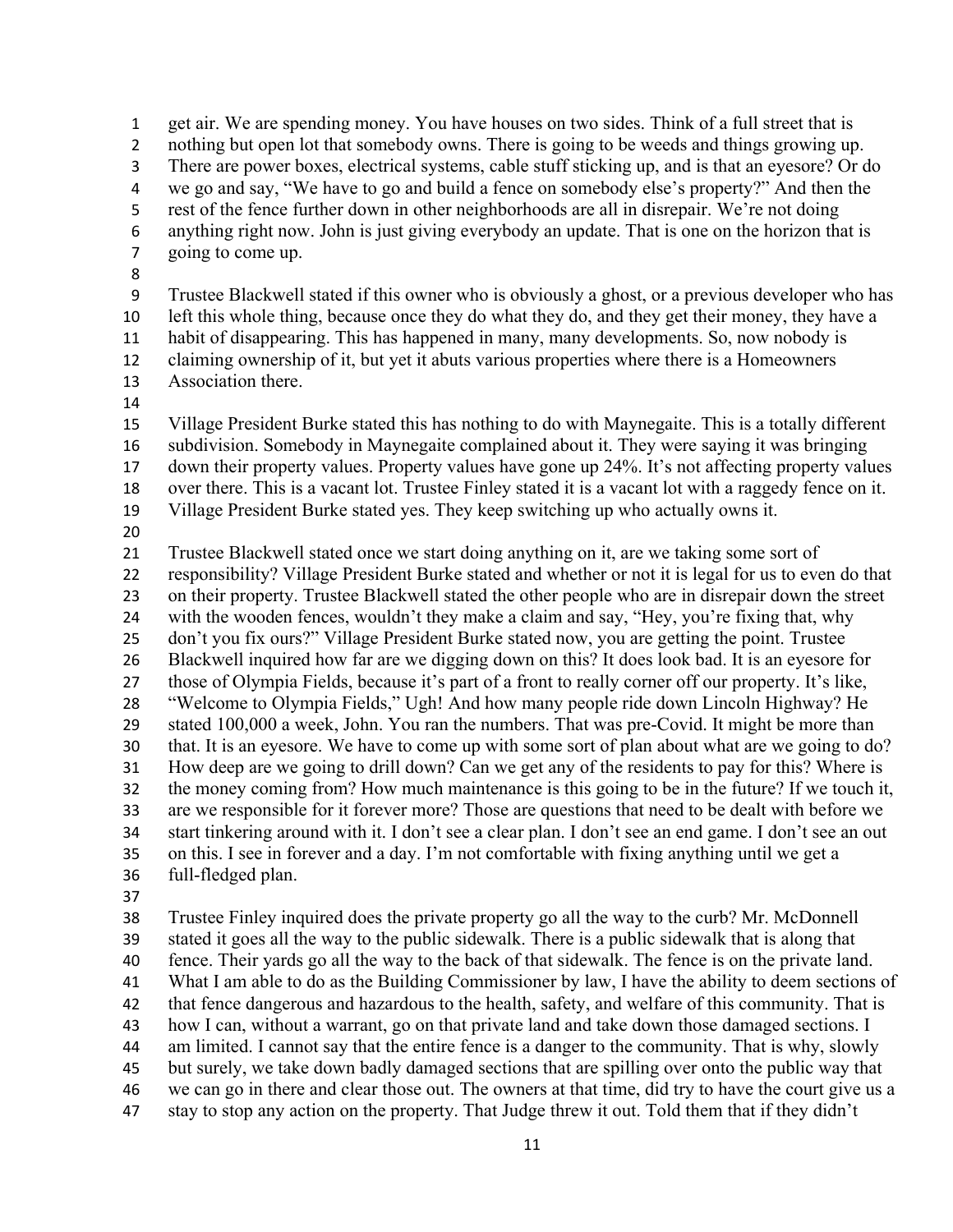want the Village to be on their property, that they better take care of it. That was thrown out in the court.

 Trustee Blackwell stated so some of the residents filed an injunction to prevent us from going in to do anything? Mr. McDonnell stated the owner of that property at that time did. There's a very slick attorney involved in this property. They keep coming up with LLCs. They keep changing them. They keep getting a bank to give them money for the property, and then they don't pay the money back. Then it goes into foreclosure again. Somebody purchases it on a tax sale and they buy it again with another dummy corporation. It's been a juggling act for us. Trustee Blackwell stated, and we have to penetrate the corporate veil which requires a lot of legal, accounting types of things. That could cost more than fixing the fence. Mr. McDonnell stated there is prospect. There is new construction being developed in the Village of Olympia Fields. I've already had two of those contractors that are building homes here, they've already asked about that property. Where it's at. Who owns it? How is the Village involved in it? You never know, it might be a positive thing for the Village. In the meantime, I can deem sections of that fence dangerous, and we can take that down because they are dangerous. 

 Trustee Blackwell inquired can we file a lien? Mr. McDonnell stated we have filed many liens on that property. Unfortunately, once they file bankruptcy on the property, it wipes out the liens. 

- Trustee Oliver stated what's most important, I think, is that we have now gone on public record that the Village is aware of it. We're trying to do something about it. We're on top of it. Mr.
- McDonnell stated yes.
- 

### **Jim Landini – Director of Public Works –**

 **Upcoming Winter Storm -** Mr. Landini stated I don't have any Public Works updates, except for more of a heads up to everybody here. I think you've all heard a winter storm is coming. The latest update I have is it is supposed to turnover to ice around 5:00 A.M. tomorrow morning. And then we are going to have about a three-to-four-hour lull in weather, and then blizzard conditions starting tomorrow late morning, early afternoon. Three to eight inches, 50 mile an hour wind. The storm is supposed to go until about 9 o'clock. Public Works has our salt trucks ready. We will be out on the road at 4:30 A.M. in the morning to beat the morning rush hour. If there is any ice accumulation, I will have all of that taken care of. And then we will be working through the duration of the storm. My recommendation to anybody that doesn't have to travel in the afternoon, I recommend not to. That wind is going to make travel very difficult during the storm. **Status of the Water Meters –** Village President Burke inquired of Mr. Landini the status of the water meters. Where are we in terms of the water meters? As the Board knows at the last meeting we voted in and agreed to put the tower up. In order to make this tower work, we have to have transmitters on all the water meters. I told Jim, do not move forward with the tower until we get these transmitters for the water meters. The people that are going to do the work on the tower, are the ones that can provide the transmitters for all the other boxes. He asked Mr. Landini to let the Board know where we are. It has come up. Trustee Oliver has asked him a number of times what is going on with these meters.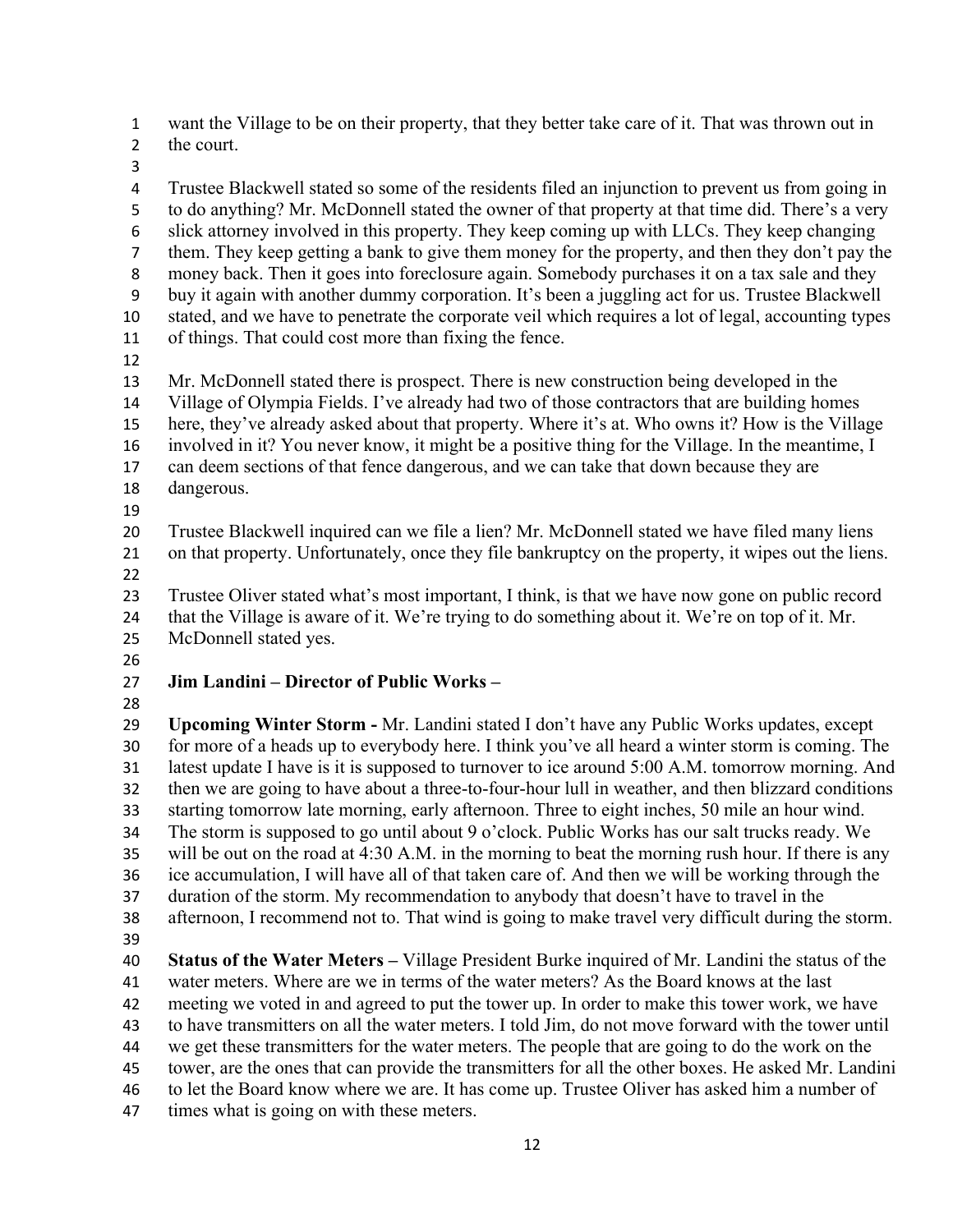We've had the virus. We've had all kinds of reasons why this hasn't moved forward. What is the

current status on new meters going in, and then how many more meters do we have to put

- transmitters on in order for us to move forward with the tower?
- 

 Mr. Landini stated while Village Hall was closed for the month of January we stopped going into homes. We just started again last week. We have scheduled meters. We have another 40 scheduled right now. We have a total of just under 100 left to put in the homes. These were the people that we reached out to several times. We have their attention now by the letter that we had sent to their homes. They are calling rather quickly. Those are all getting scheduled. I had a 10 conversation with Sensus and Core  $\&$  Main about the transponders that were about a nine-month delay. They just happened to find 250 of them that we can get now. Those should be coming in, in about a week and a half. We can put 60 a day on. Those will be on to cover everything within probably two to three weeks. All those transponders will be in before the tower will actually go up. We should have everything in place by the time the tower goes up. From the previous Board Meeting, we were looking at a 16-to-18-week lag time from when the approval was at the Board Meeting. We'll have everything in place ready to go. The tower will go up. We'll be near 100 percent. There may be a couple vacant homes that we cannot get into until there is occupancy in there. But those will come up and be obvious once the system is up and running. We will be able to tell.

 Village President Burke stated I am glad to hear that they found the transponders. They are not going to start building that tower, no one is going to do any tower work until all those transponders get up. Mr. Landini stated yes. That's what I discussed with them. Supposedly, some other town over ordered and these are leftovers is what I was told. Regardless, we're

getting them. Village President Burke stated but if the transmitters are on the meters before the

 tower goes up, our guys can drive past the meter and pick up the signal, right? Mr. Landini stated that is correct, yes. Village President Burke stated we don't have to wait 15-months to be able to benefit from this. It's just that going to the tower ultimately will give us the ability to do it any

 time of day, whereas, between now and when they go to do that, we'll have enough transponders so that our guys won't have to get out of the car and do it manually.

 Mr. Landini stated correct. It is drastically going to cutdown the time for us reading it until the tower goes up. No manual entry. No cause for confusion. It's just straight reads from the meters to the radio devices. We pick them up. He stated what normally takes us four days, will take us one day. And when the tower goes up, it's in sync with no manpower.

 Village President Burke stated I am holding the tower hostage right now. Is it safe to assume that within the next 30 to 45-days we can get those 200 transponders installed? Mr. Landini stated yes. Village President Burke stated and then we can do it with people driving down the street. Mr. Landini stated yes. Village President Burke stated Milton, at the April meeting, we should have a report that we got these transponders working. The reason it is important, we are getting ready to go to this ERP change and we are going to update the system. We would like to start getting data off of the new meters we are putting in, and we have to have the transponders on in order to do that. If we are ever going to get to this billing on a monthly basis, which will help reduce people from getting large water bills because if we can get the data on a monthly basis or a daily basis, then we can identify leaks a lot sooner than waiting two months.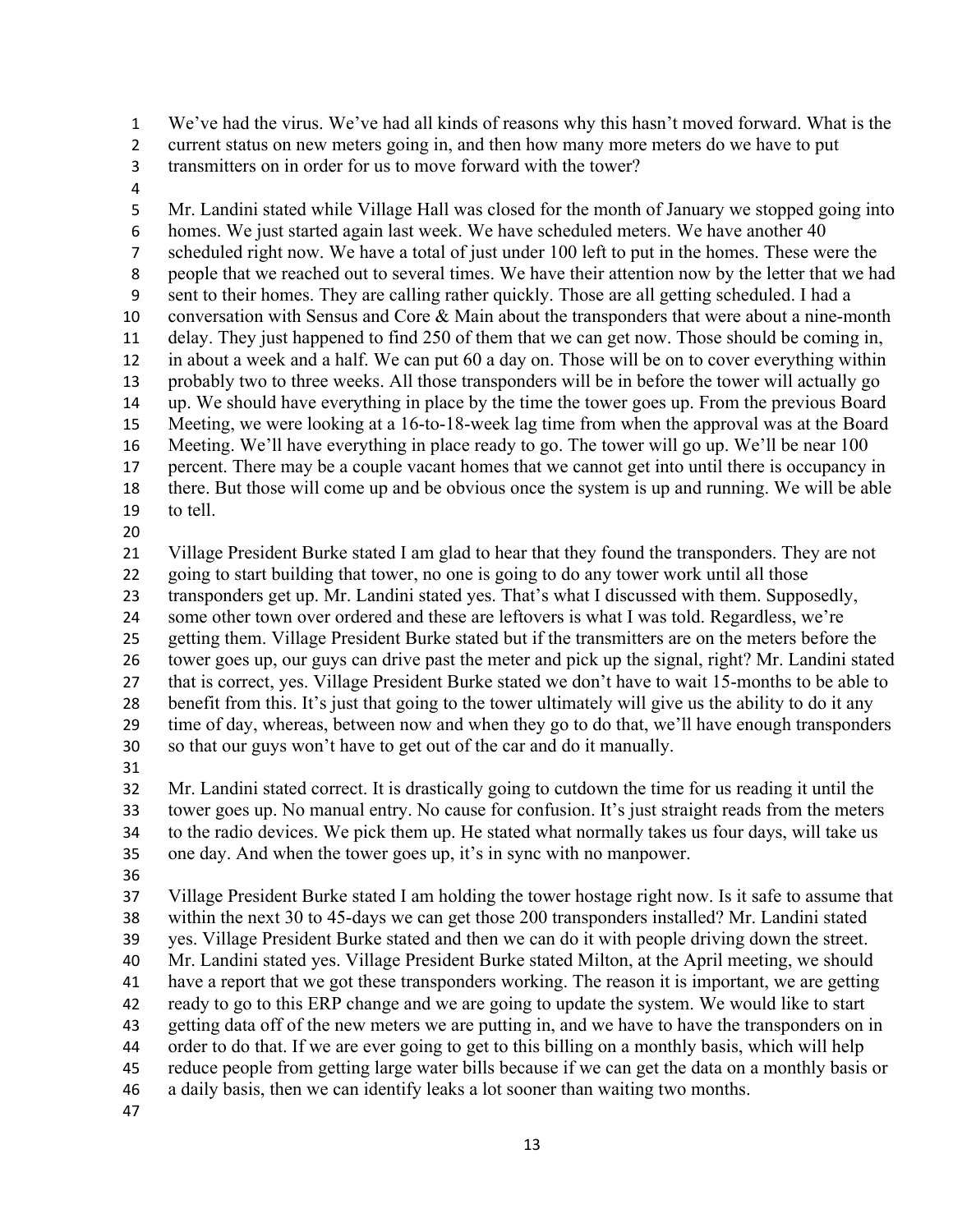Village Administrator Payton inquired how long is it going to take to install the tower? Village President Burke stated we have been trying to get these meters done for two years. And we have to get it done. Everybody keeps asking about it. The meters that we're trying to put in, there's always a reason why we can't. Some people didn't want to let you in the house. There was a pandemic. We have gone so far to say, "If you don't let us in here, we are going to cut your water off." Mr. Landini stated that's why we have such a large response right now. Village President Burke stated we have to get this done. We do water reads every other month. If somebody has a leak, they don't know they have a leak, and we don't know they have a leak, and then it takes three months to catch up. It's imperative that we get it done as quickly as possible, and that's getting these transponders. I am glad to hear we are going to get the transponders. They know that we passed this and said that we are going to put this tower up. If we hadn't of put any pressure on them, they were telling us near a year to get the transponders. Now, we know that we are going to get them in the next two weeks. Mr. Landini stated two weeks tops. Village Administrator Payton stated and we only have a little over 100 to install? Mr. Landini stated we have 100 meters and about 225 transponders to put on the homes. We can knock out 60 in a day. It takes five minutes per house to do that. Once we have them, those move quick. Trustee Oliver stated it sounds like before we have our next Village Board meeting it will be completed. Mr. Landini stated the transponders should be by the next Board Meeting, yes. The meters, we are dependent on people allowing us to come in the homes. It's going to be a small amount. We have 1800 installed in the Village. We're waiting on these last 100, basically. We have 40 scheduled now. Village Administrator Payton inquired how long does it take to install the tower? Mr. Landini stated the tower, like I said from the last Board Meeting, is about 18-weeks out. That's just for the component which has a semi-conductor chip in it. Once they have that in stock, it is one day of install upon our water tower behind St. James Hospital. Village President Burke stated they have time to get the parts. Village Administrator Payton stated it has to get scheduled and get it installed. Village President Burke stated they know we are going to do it. They will step up delivering the transponders to transmit. If we hadn't put a freeze to what was going on, that was a big project for them, we would not have gotten these things. We can put the transponders on some of the old meters. Mr. Landini stated correct. Village President Burke stated what the objective is here, is to get to the point where we can drive by a street to the whole Village and read these meters. Mr. King stated I have to say, the hairs on the back of my head stand up when I hear that the folks that are doing the tower portion are dependent on now, us getting all those transponders on which they couldn't find or didn't have. And all of a sudden, they find them. So, when those kinds of things happen to me, and I'm looking at the situation, I want to know this: I want to know who, what person is going to be responsible to attest to the specifications of these newly found transponders? Do they comply with what we've already got and what we expected to buy? Mr. Landini stated yes. They are the exact same. There is only one type. Mr. King inquired who is going to signoff when they get here, that this is what we should get, and it is correct? Mr. Landini stated that would be me. Mr. King stated so you will sign receipt of? Mr. Landini stated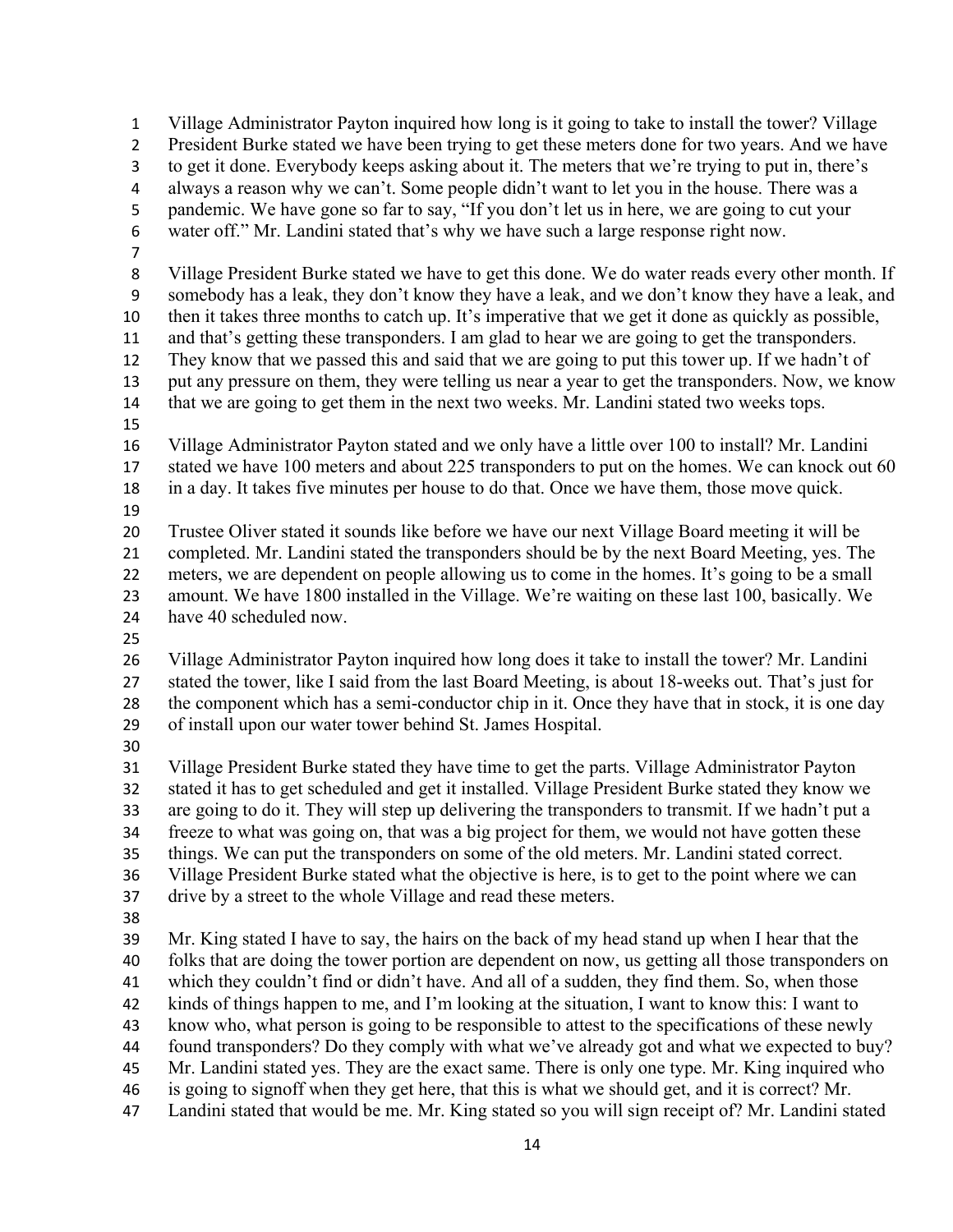yes. Mr. King stated that's important to me. Mr. Landini stated yes, 100 percent. The way that it works, if we didn't have these radios and we waited the nine months, the tower still works, but what we wanted to eliminate is any manual entry. We wanted the whole system to go day one. Mr. King stated I understand all of that. I just want to know that when we find all these transmitters, and after all this time, that they know they can't get that tower going, so they hit us where some serious money is, I just get a little leery. I just want to know that now what is coming in, is exactly. This happens in IT. You buy a box with a processor, and you may have junk inside, but nobody ever goes in there to check. You got a processor that should be this when, in fact, it's that. When we have stuff like this, I just want somebody to be held accountable for what we actually get. Mr. Landini stated each one of the transponders has a 20-year warranty on it. If, for some odd reason something was defective, or its junk, we won't know just by looking at it. The second we put it on and go to program it, we will know exactly what it is. All that data comes up. If that doesn't comply with what we have, there is a 20-year warranty, and they are about to replace them. Mr. King stated it's all on you, so that's good. We've got somebody responsible. Mr. Landini stated yeah, come after me. Village President Burke stated this has been going on for a year. Kelvin asked about this over, and over, and over again. If you are telling us that within the next 60-days we can get to a point where at minimum, we are able to drive down the street and read the meters from the car. Mr. 22 Landini stated we'll have the radios. Village Administrator Payton stated we will put together a plan with milestones, including additional letters that need to go out to encourage folks to make sure once we have them that we can get in there. We'll put that together. Village President Burke stated I wasn't trying to embarrass him or put anybody on the spot. It's 29 just that we're embarking on some very detailed technical stuff. We want to make sure that it's done at an appropriate time. You guys weren't here when I talked about these. In our Staff Meeting we are going to talk about these 10 principles for success. Number 2 is: "Fast is as slow as we want to go." Number 4 is: "Your comfort zone is your own worst enemy." People are comfortable just to start letting things go along. We can't do that. We have to be Johnny on the spot on this stuff. **TRUSTEE LIAISON REPORTS:** 

- 
- 

**Planning & Zoning Commission/Human Resources – Trustee Blackwell** 

 **Planning & Zoning Commission –** Trustee Blackwell stated Planning & Zoning, it's already pretty much been wrapped up through Mr. Murphey's information that he provided to the Board today. We haven't had anything new there.

 **Human Resources –** Trustee Blackwell stated I am pleased to report that we had our first HR 45 meeting on January 26<sup>th</sup>. Monica Chambers our new Chair, has done an excellent job of bringing things together. Our meeting started, and the President gave an opening speech about what we

are looking to do. We've got a lot of work to do because this committee has not met in God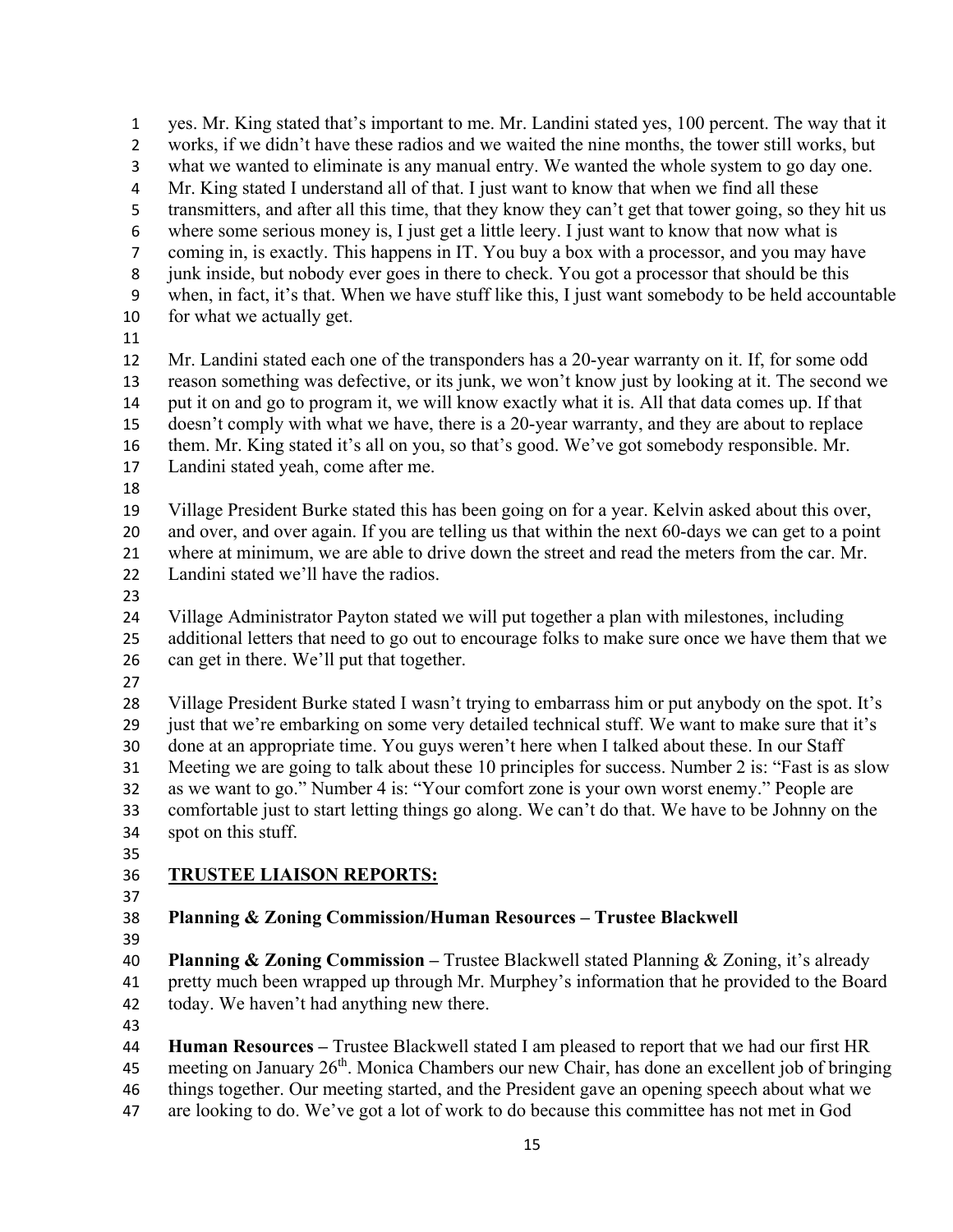knows how long. Chairman Chambers has done a lot of homework. She has gone through the Employee Handbook which is posted on our website. She has found different errors and mistakes on different things that need to be either updated or clarified. We are working on that. We have our members all active doing things. All of our members came online except for a couple of them. One of them indicated that he would definitely be at our next meeting, which is February 24<sup>th</sup>. It was very disheartening to me to see initially, prior to Chairman Chambers coming onboard, that we had no scheduled meetings. When you looked online it said, "HR Committee to meet as needed." He stated Beautification and everybody else was meeting. She jumped right on top of that. She and I have had conversations about the necessity to meet on a regular basis. We scheduled four or six basic meetings. Now, we are looking to meet every month until we can get things wrapped up and brought up to speed. I think things will go well. One of the things we are looking to do is go in the Handbook and make amendments to deal with employee obligations and management obligations under Covid. That obviously was not done because Covid was not out when this Handbook was finally completed. I'd really like to reset it in PDF. I hate to go online and look at something that is slanted. That's what you see when you look at our Handbook now. Things are going well with that. I'll keep you posted with new developments. Village President Burke stated you guys have not had a chance to look at it. Victor, do you think it is worthwhile for the Board to take a look at it beforehand and see if they see anything? Trustee Blackwell stated absolutely. Village President Burke stated take a peek at it and see if you see anything that jumps off the page. This thing got passed about two, two and a half, three years ago. It was actually written probably five years ago. Trustee Pennington stated longer than that. Village President Burke stated nobody ever did anything with it. We got it done. It got passed by the Board at that time, three years ago. A lot of things have happened since then. Trustee Blackwell stated Chairman Chambers found about 18 various mistakes, typos, issues, and various things of that nature that she is already looking to correct. She has assigned the corrections to various members of the committee. She scrutinized it quite thoroughly. I would appreciate it if the Board Members would take a look at it as well, and give us feedback through email, because more eyes are better. There is work to be done. That's an important document. It actually is, in fact, a legal document, believe it or not, because if any issues are to occur between employees and management, then that Handbook can be brought in as evidence to support what an employee believes they were responsible to do or not responsible to do. It's more than just a Handbook to read for new employees to say, "Oh, this is how many days I get off" and so forth. It is in essence a legal document in the end, and has been brought in as Exhibit A, or Exhibit B for evidentiary matters in court decisions dealing with labor law claims. Village Administrator Payton stated can you make sure I get a copy, because I've worked on those before? Trustee Blackwell stated okay. I appreciate that. Thanks. **Public Works/Beautification – Trustee Finley Beautification Committee –** Trustee Finley stated that Beautification is pursuing its work for the year. At the same time, you should get ready for some expansion of Beautification's scope

after we go through the Capital Projects planning. We have higher expectations of what we want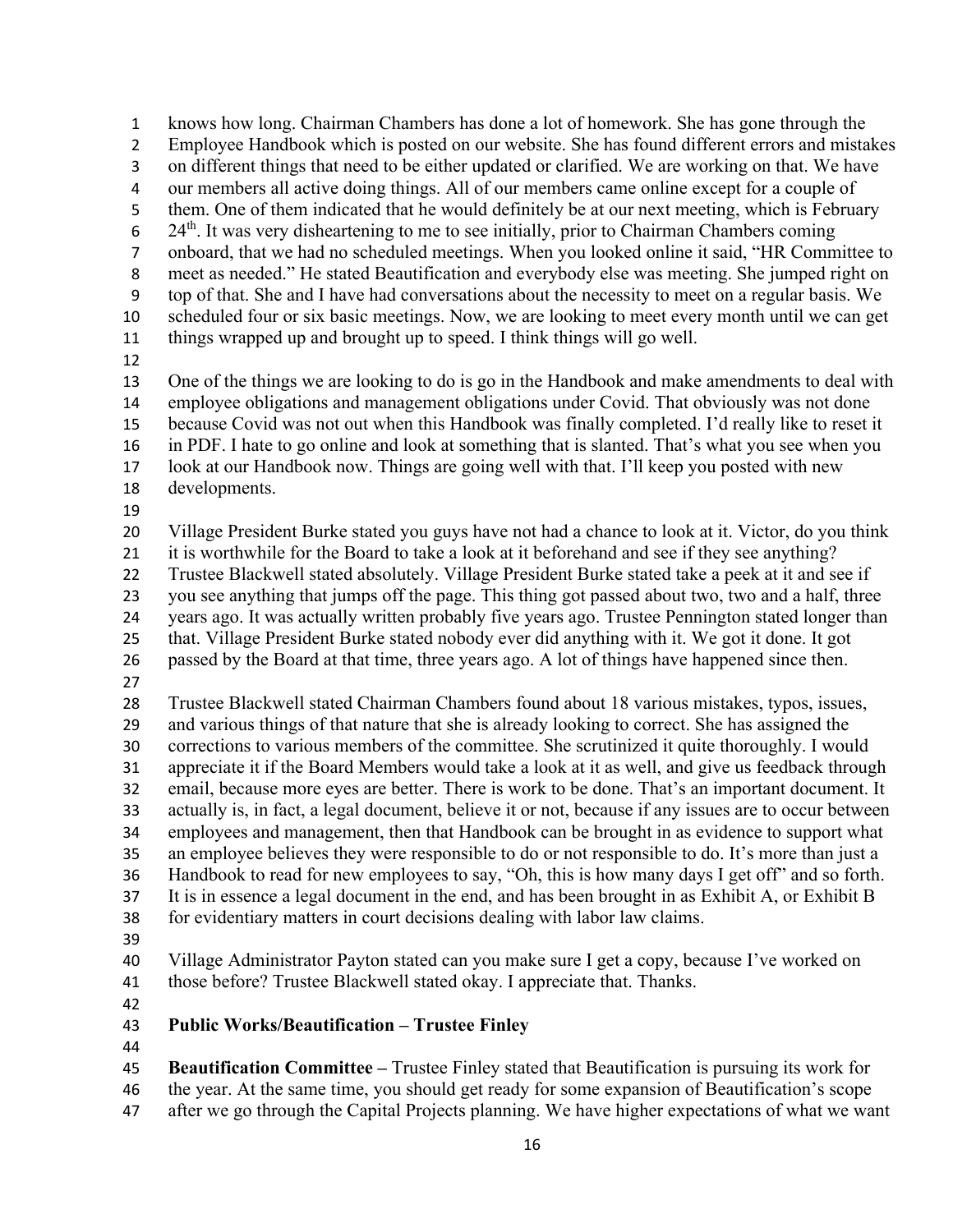the Village to look like. In order to do that, we are going to ask Public Works to expand its

2 normal reach of concern and care. We have to get through that process. Beautification is

- growing.
- 

 **Public Works –** Trustee Finley stated with regard to Public Works, you heard Jim's report. In my experience in working with Public Works, it's a department that embraces and enjoys interest in what it's doing. This particular group here is rich with expertise, academic, engineering, and finance. People who understand and are interested. What you bring to the discussion is going to help the decision making that has to happen at the leadership of that Administrative Chair. 

 I also wanted to let you know a couple of things. There was a watermain break recently in Graymoor. I went to take a look at it to see how it all goes. After the Public Works team tried to keep me from falling in the hole, I told them I have to see it and understand how they were going about it. The things that were on my mind happen to do with plumbing. It had to do with the impact on people. I did ask the question, "What do you do besides fill this hole and fix this leak to help people manage to get through it?" One of the things that they do is they walk a letter, and knock on the door and engage someone with a letter from Public Works that explains that there has been a leak. This is a water shutoff notice. And these are the things that you need to do while this temporary leak is being repaired. They actually knock on your door and give it to you, and make sure that you know that's what's going on. There is notice and connection with residents about that.

 I also suggested to Jim, that we figure out what we are going to do maybe marketing wise, to make sure the people feel comfortable that they know exactly what the procedure is to let Public Works know that there is a watermain break. They are not confused about what do I do about it if I see it? Right now, what we're suppose to do is call the Public Works Office if this happens 27 during the weekday, and let them know what you know about water being where it shouldn't be. If it occurs after hours or on the weekend, they are supposed to call the police department. The police department will then call Jim Landini at home or wherever he is and tell him to come and fix our water. That is the process. What I've asked them to do is check with the Police Department making sure that the referral number, prompt 2, actually goes to where it is suppose to go. He is going to test it and I am sure the Chief will help him with that. That's important there too.

 Village President Burke stated well, you know who they are going to call, me. I got a 7 o'clock call with the last watermain break. In this case, Bill lives there. Sandra is the chief bottle washer with the Public Works Department. Trustee Blackwell stated now you can give them Milton's number. Village President Burke stated I am glad to hear that you tried to put some processes in place on this. I think there is one other process. I did some thinking about this. There have been four of them over in your neighborhood. Trustee Pennington stated I got calls on all four of them. Village President Burke stated Jim, I would like for you to put up a big map like this and show where all these watermain breaks are. I have a sneaking suspicion that some of these watermain breaks over there in Graymoor, may be results of that work that was done by Robinson Engineering where they put in that new sewer system. They don't look like they are always in the street. They're down the side. Is there any possibility these watermain breaks are occurring where people have been digging up the dirt? Just plot it on a big board and see what it looks like. Predictive maintenance, I think, is important. Anything that we can do to be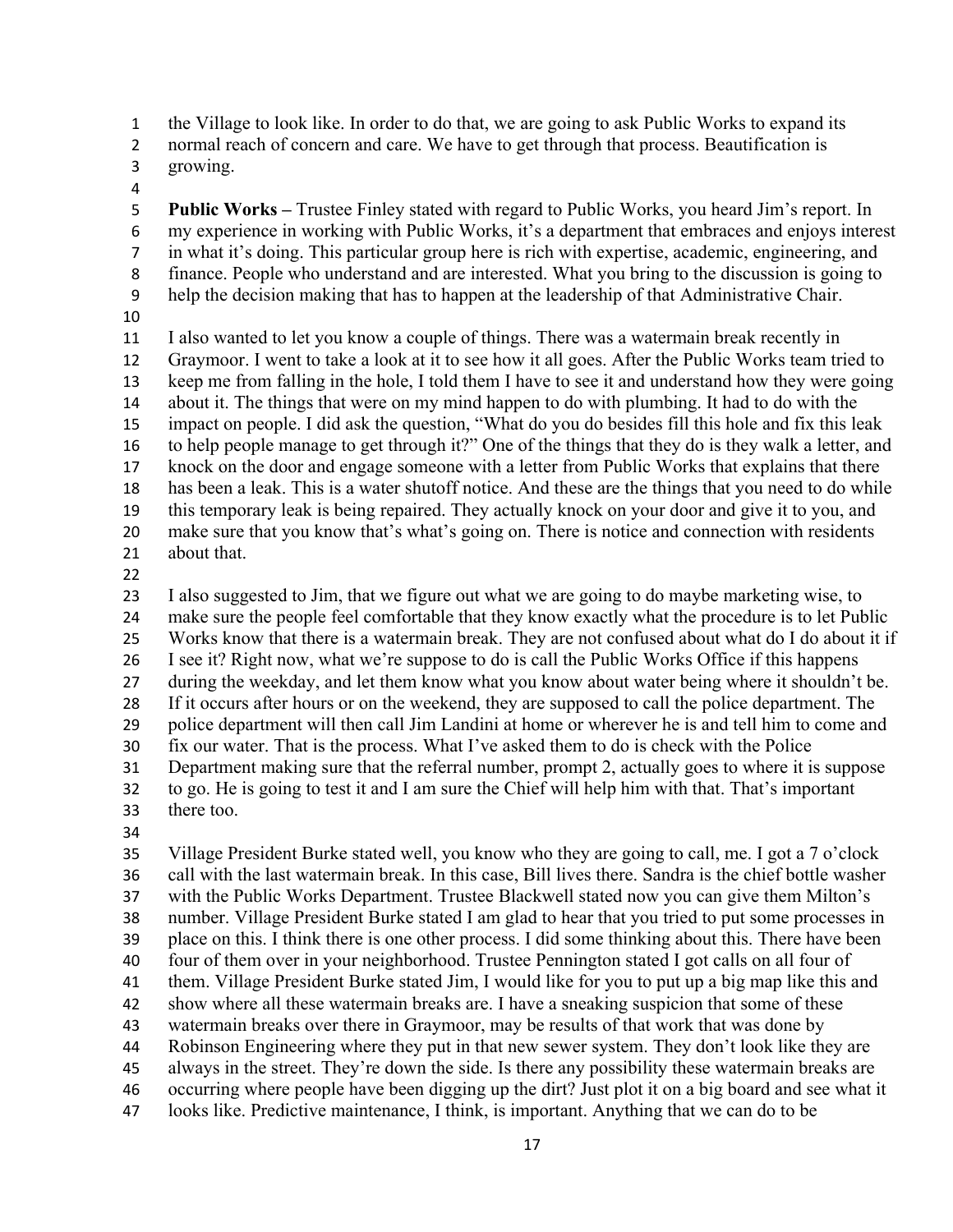predictive about this would help, instead of us getting called at 4 o'clock in the morning or the

- 2 middle of the night that a watermain is busted. Mr. Landini stated it's not fun. Is it? Village
- President Burke stated no, it's not fun.
- 

 Mr. Landini stated to that point, I don't see a correlation with that. Part of what happens in Graymoor that's a bit unique to the rest of the town, one thing is the age of the main is from 1958. Also, Graymoor is our lowest point in town and it has the highest pressure in the town. When you have the factor of the age of the main with the highest pressure, there is a bit of a higher propensity for those mains to break. Any digging that goes on underground, unless there's an actual contact with the main on that digging it really, for the most, is unaffected. We have digging and development all over town for various things. ComEd is doing work. Nicor is doing work. We're doing work. It doesn't cause watermain breaks. It's more the age and pressure of the main in Graymoor. It has really been the past year or so kind of higher. Last year and two years ago we had more breaks in Olympia Fields East than we did in Graymoor. My first year here, Arcadia had more breaks than any other subdivision. But they are all relatively the same age for the main.

 Village President Burke stated we are getting ready to have this Capital Projects discussion. I think we need to think about somehow trying to do some predictive analysis, or at least put some money in a bucket someplace that says we are going to have somebody do some engineering work to kind of help us. We respond to them in a pretty good fashion. We got this big map. And we have the ages on the various watermains wherever they are. Here is how many of them occurred. That may be something that Baxter & Woodman or somebody could help us try to figure that out. Some money to maybe be set aside to do some of that work.

 Trustee Finley stated doing what we can to invest in the kind of performance that we are looking for going forward. We did have a little bit of that conversation in the team meeting that we had as prep for the Capital Projects. It won't be a little bit of money. It will be a whole heck of a lot of money when the Village determines this is what we want to do about that. We understand that given what the residents are expecting in the way of reliability, and performance investment is what we are going to be looking at. Some other Villages and Cities have not, and you've seen what they're dealing with.

 I just want to give you a couple of figures to let you get a sense of the weight of the effort that it takes in order to move snow. Where we are right now, the last blizzard that we counted, we laid 160 tons of salt along our Village streets. We moved 17 million tons of snow. Just to give you the sense of the weight of what it takes in order for people to continue to move. True, not everybody is clear on what's ours to move and what belongs to other governing bodies. It's a herculean job to do it. This team gets it done. The biggest complaints we get is after they move the snow, they may put it somewhere somebody don't want it to be. You got to park it 41 somewhere. They do what they can to remedy those concerns when they hear them. It's a massive job, and they do it. They are continuing to do it just that way. When we can have efficiencies in other parts of the work of Public Works, we are the better off for it. Village Administrator Payton stated one of the things we may want to look at, I know you are

kind of opposed to this kind of thing, but we need to look at it. He stated with the infrastructure

money that is coming out now, look at the possibility of getting some of that money for the long-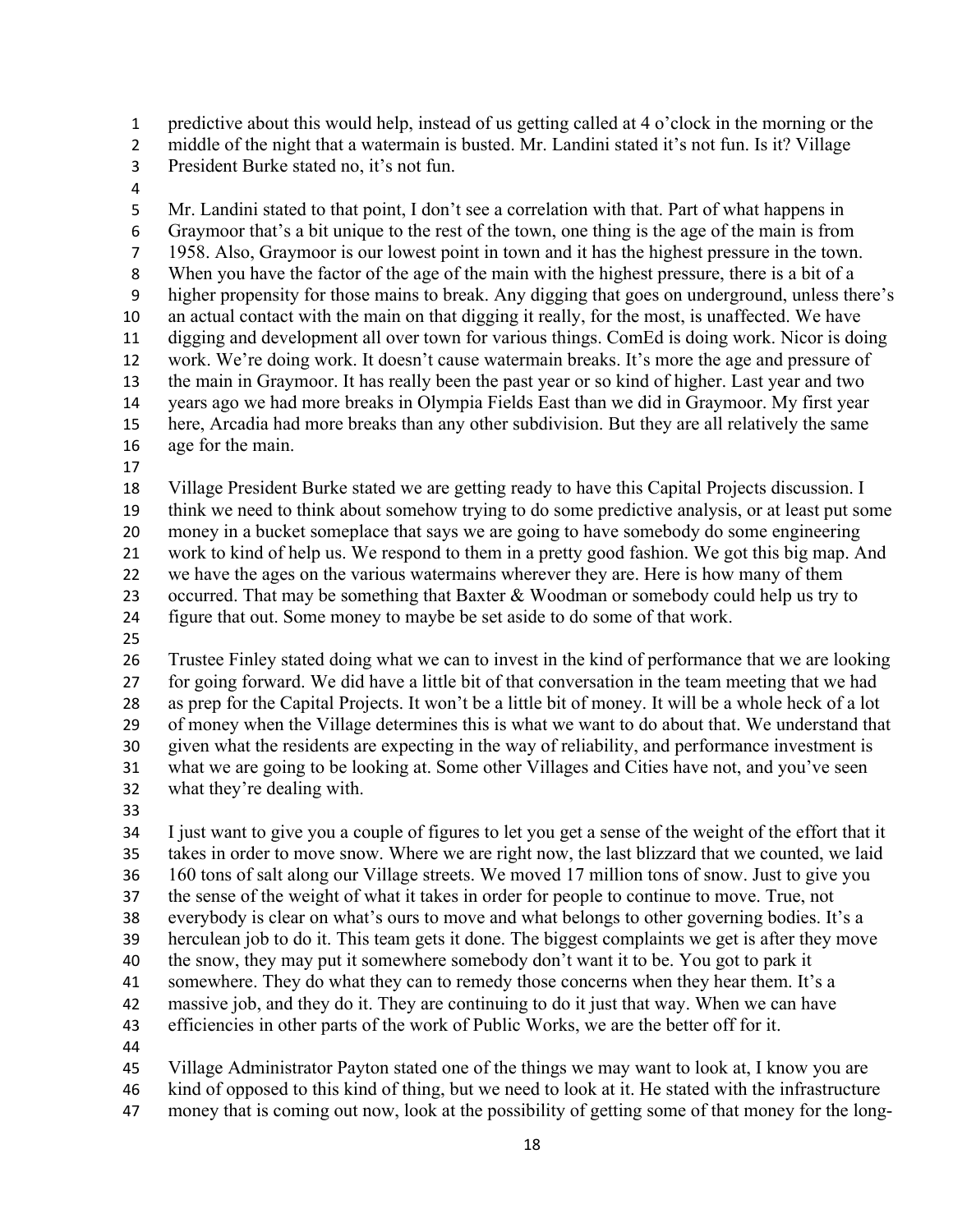term, Preventative Maintenance Program for the Village. I think it was University Park, Aqwell lined some of the pipes before they broke. They had a program every year to put plastic liners in the pipes before they rusted through and sprung a leak, Trustee Finley stated you are talking about the "Build Back Better" money. Village Administrator Payton stated yes. Trustee Finley stated a section of it is focused on infrastructure, and the Village is getting some of it. We want more of it, but we are getting some of it. Mr. Landini stated I think we've already received some. Betty has all the numbers on that stuff. There is another installment coming to the Village. Trustee Finley stated but you're thinking along the lines of where we are going to have to embrace. This is our circulatory system here. Without it, nothing else is possible. I don't know that you can have limits on what we have to do in order to make sure that it works. We do have something to say about the pace of the investment and what the performance outcomes need to be. What is more urgent, and what can wait, and those kinds of things. Those are some of the discussions that are going on in Public Works, and when we have forums like this, I invite you to come and give your thoughts. **Kudos to Public Works -** Trustee Oliver stated I applaud Public Works and the work that you have done in this last snowfall. Two points I would make about that. I think most people have 22 iust come to take for granted how clean the streets become after your guys get out there early in the morning, and stay late at night to get it all done. Sometimes they have to come back to do a lot of the work. And as Trustee Finley mentioned where there are cul-de-sacs where they have to shovel the snow in one big hill, they'll come back and level it off a little bit so that people can see out their front windows or whatever. Your guys, because I was out there on a couple of occasions, had even cleared the driveways. The biggest annual criticism that you guys receive is shoveling the snow and you bury people who have just cleaned their driveway. You just put all of that snow in the front, so now they have to get there manually. But your guys, on a couple of occasions, move some of that snow out. We've got a couple of people in my neighborhood who have some serious health issues, or the husband may be in the hospital and you cleaned it off when they were identified. They don't make this a routine thing. I just happened to be standing out there. But to their credit, they are willing to do it. And they never said anything about it. They keep it moving. I applaud Public Works for what they've done to maintain the Village during the snowfall, and you've done a great job. Mr. Landini stated thank you.

 **Kudos to Public Works and Terence Aquah -** Trustee Pennington stated I don't think that's true, because I always have to clean my apron constantly. But be that as it may, I just want to get that on the record. He stated to your point about notice, and more specifically with the watermain breaks in Graymoor, I want to commend not only the Public Works Department, but your Assistant Terence. He will come out and knock on every door in the affected area of the watermain break. The last break was 74 Graymoor, which is right around the corner from me. He called me first to let me know that there was a watermain break. I had already known that because I saw it. But more importantly, he went to every house in that affected area from 74 Graymoor to 100 Graymoor to let the folks know that there was a break. It's going to take x amount of hours to make the fix, and he'll let them know when it is done. He called me and said, "Trustee Pennington, it's done. Can you call the people?" I said, "Yeah, I'll call them." I called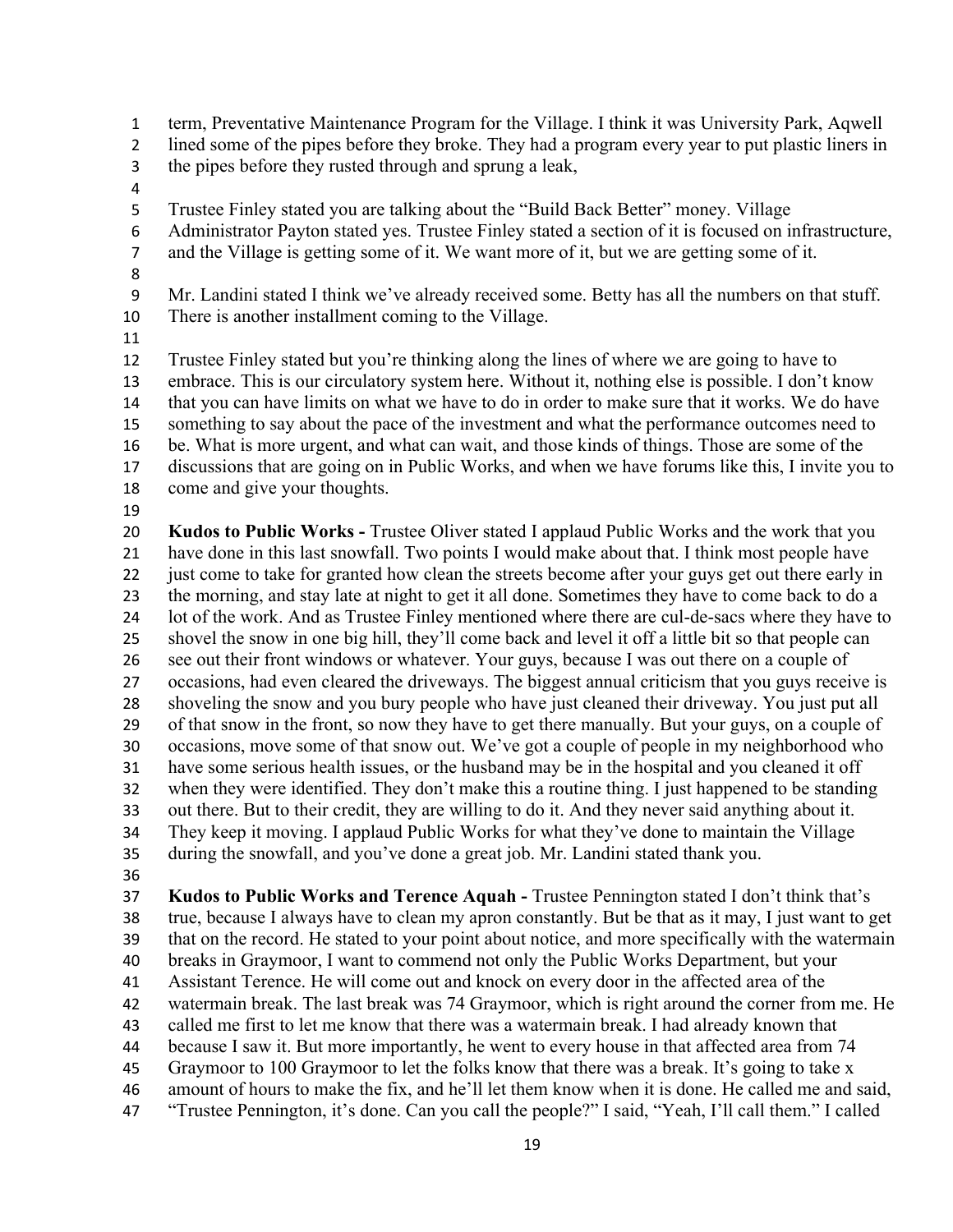the folks in my area, from 93 Graymoor to the 100 Graymoor area. He is to be commended. Mr.

Landini stated absolutely. Trustee Pennington stated he is to be commended because he will do

- that.
- 

 Trustee Finley stated this is the good news. Just so you know, that one of the guys pushing the snow is Roxanne. It's quite an evolving, and transformative and modern forward-looking effort of a team. That personal touch that Bill just talked about, is because we are connected to not only the function of the work, but what's the impact on the residents. If it doesn't work for the residents, we have to work it another way.

## **Public Safety/Police Pension – Trustee Oliver**

 **Public Safety –** Trustee Oliver stated much of what I would have reported had to do with what the Board has done earlier this evening. I don't want to lose sight of the fact that here, in the month of February, Black History Month, we approved the nomination and approval of the first Black Chief of Police in the Village of Olympia Fields. I just don't want to lose sight of that. We may not have paid attention to that. I just want to say, "Here, Here," because we did that. 

19 As far as the Public Safety Committee, we did meet on February  $2<sup>nd</sup>$ . It was a very, very brief meeting. We didn't have much to report, other than to provide the finishing touches on our 21 workshop that will take place on Sunday, March  $6<sup>th</sup>$ , from 2:00 to 4:00 P.M. We're working on finalizing the advertisement so we can get it out in the mail as quickly as possible. Part of the workshop is almost like a coming out party for the new Chief. The Village gets a chance to not only meet the new Chief, but some of the new officers that have been hired within the last two months. This is an opportune time for the Village to know who these folks are. Our intent is to bring the Village closer, not only to understand what the Chief is trying to do, which is community policing. If we are reaching out to the police as far as this community policing, I don't want there to be some scare when some police car in the springtime slows down and you are out there in the yard and you are wondering what did I do. They are going to be trying to reach out to me, to know me. I've heard the Chief mention to other officers, "Have you met anyone this week?" We're trying to make sure that we are one accord.

 This Public Safety Workshop is going to not only present those kinds of strategies of what we're trying to do, the Halo Program, et cetera, et cetera. We are going to have the Fire Chief of the Chicago Heights Fire Department there to also give us some sort of a sense of what is going on. What are the trends? What are they noticing about safety issues here in Olympia Fields? The Better Business Bureau is going to be here. I'm sure you have heard of so many scams. You might have been victims of it yourself. We are going to be raising these kinds of issues at this workshop. It's going to be important that it gets out to as many people as possible. Although we intend to have in-person discussion, it will be streamed. Those who feel more comfortable being home can watch it live, but at the same time you'll be able to see it on YouTube if you are not 42 available on March  $6<sup>th</sup>$  you can watch it at your leisure some other time. It is a wonderful opportunity for the Village to get a sense of who our police are, what we're trying to do. Let's work together, et cetera, et cetera.

Trustee Oliver stated something that I feel very strongly about, the new Village Administrator is

going to have to follow-up. Some time ago, the Village had reviewed and developed an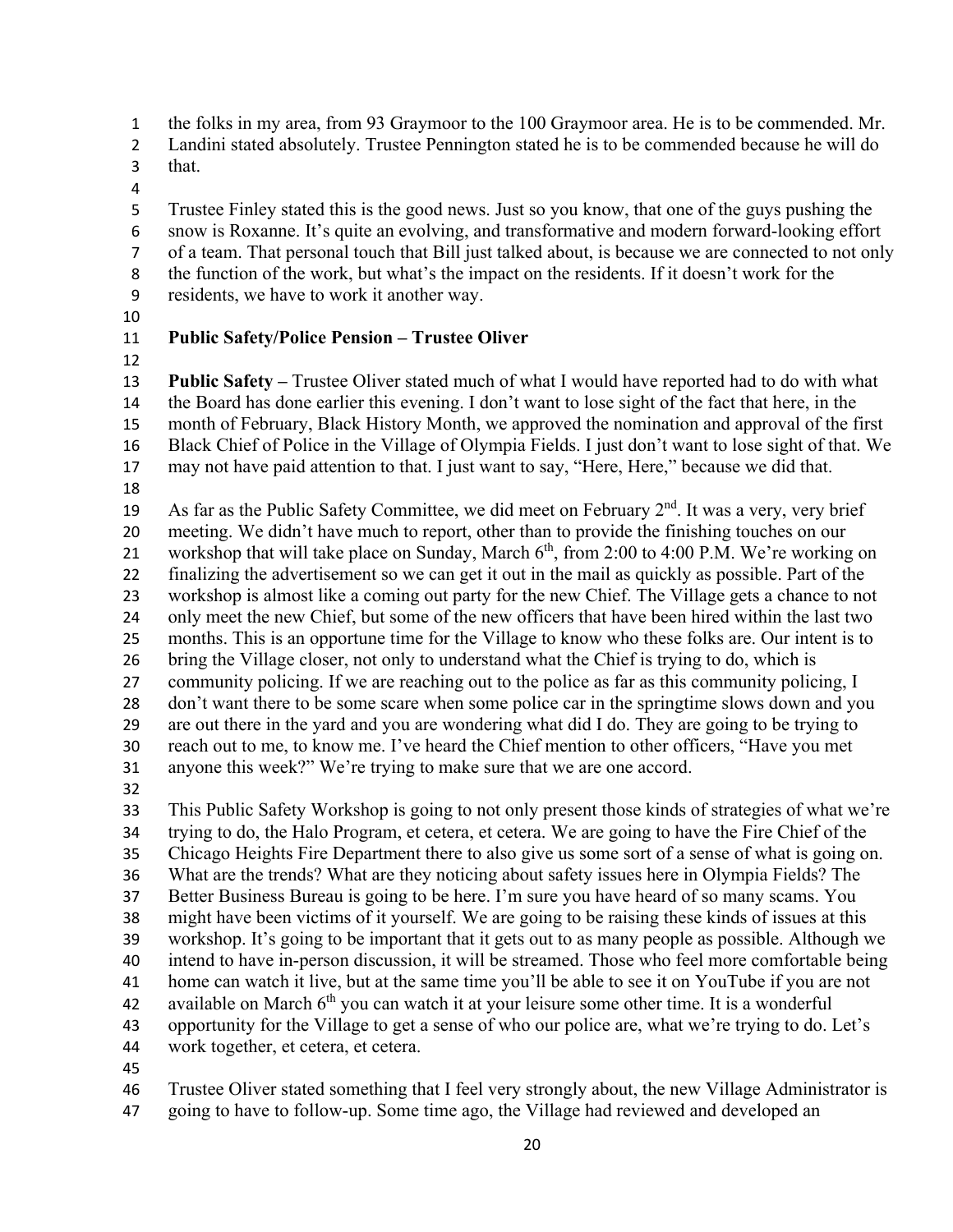Emergency Operations Plan. The Public Safety Committee has reviewed it in its entirety and has 2 advanced it to the Board. Some months ago, there was an attempt to have the Department Heads review it so that the Chicago Heights Fire Department can get a copy of it. They don't have a copy of it. It must be clear, that this is something that had been somewhat of a political issue years ago. We're very, very close on putting this to bed. We have to do that now. I am letting you know that the EOP is ready for signature so that we can move it along to the Fire Chief of Chicago Heights who will also have to signoff on it. He stated from time to time it will need to be updated, revised, and then again signed off on. I just want to put that on the radar that we need to take a look at that as quickly as possible. He stated to Trustee Blackwell's point, this is a living, breathing legal document. It spells into great specificity what's suppose to take place in certain emergencies. It's out there. We just now have to get the signatures on it. Village Administrator Payton stated as part of my history, I was awarded two Care Awards. Care Level I and Care Level II for the Chemical Manufacturers Association when I was the Manager of Operations out at Hillside, Illinois. I conducted a simulated drill with four fire departments and five paramedic units. They used my plant where the disaster happened. We had the employees bandaged and simulated the blood, the whole nine-yards, to see how things would work. One of the main things we found out from the drill was there was a problem with communicating between the departments. It's one thing to have something on paper what you think is right. It's another thing to have something that is going to work properly when the situation occurs, whether it is a shooter or whatever. I'll be happy to get together with you and your committee to go through the whole process of what's the best approach to take to get it done. We'll get it done. Trustee Oliver stated I am very pleased to hear you say that. We were going to take a very elementary route of just having some tabletop exercises. He stated from your experience, we can do a little bit more than that. I look forward to having these discussions with you. Village President Burke inquired of Trustee Oliver whether or not he got the Lights contract in to get paid? Trustee Oliver stated the question being posed is, the vendor, Eric Lites**,** is going to be doing the streaming. He submitted his invoice. As a prerequisite for the invoice, there was a W-9 that was required of the vendor. He has submitted that to, I think it was Cynthia. We're on schedule for him to receive that check on March 6<sup>th</sup>. Village President Burke stated this is going to be at the Park District, right? Trustee Oliver stated that one of our co-sponsors is the Olympia Fields Park District. They are providing The Barn to host this venue, free of charge, from 2:00 to 4:00 P.M. Village President Burke stated the reason I bring that up, Trustee Watkins has the Park District and the Library. I need you to make sure you work with Trustee White, and Trustee Oliver, and Trinette. He stated Jim Garrett is the guy that moved into the Village. He runs the Convention Bureau. He came in and gave a presentation. He sent Village President Burke a letter the other day wanting to know about events and things that we want to put on in the Village of Olympia Fields. He wants to make sure it gets into the Convention Bureau book that they pass out to people. We seem to be doing a lot of stuff with the Park District. They have the venue that we

- can use. Instead of them asking us to give them a check all the time, they're asking that we work
- with them on projects. Trustee White talked about having something this summer. The three of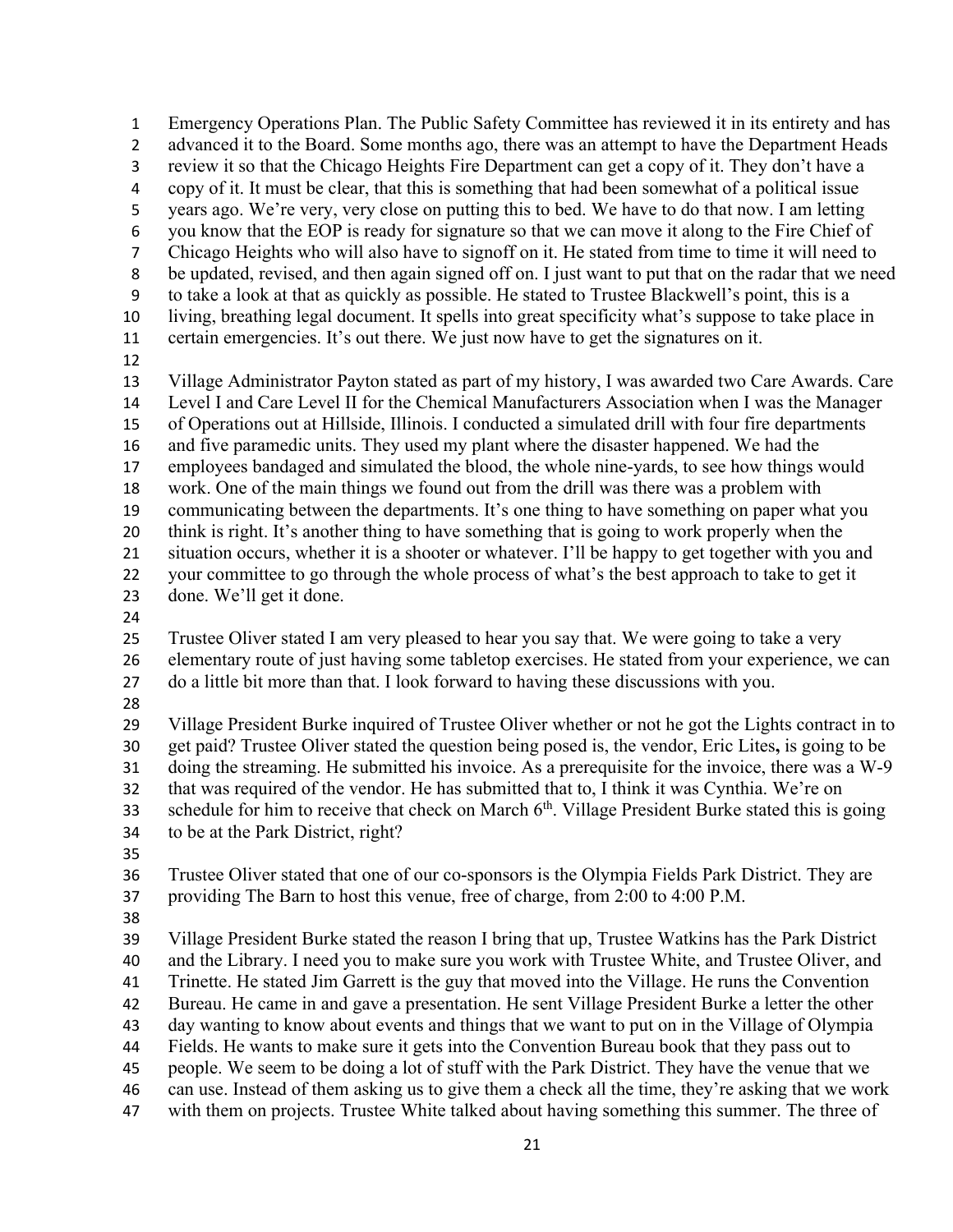you and Trinette, Trinette is calling me and sending me texts, "Stoney, what can we do working together?" So, between Jim Garrett asking about this, and you doing some stuff independently, and you're doing some stuff, you're reporting on things, you all need to have a committee amongst yourselves. Beat that horse to death and do anything and everything we can to run it through them. They have staff over there and they have a building. He stated from a budgetary standpoint, Bill, when we work on the Budget, we probably need to put aside a block of money for some of these events that we collectively are doing. They are one-half of our taxes. On the other hand, if we are putting on projects, we should take some of our money to help work on those projects that benefit the people of the Village of Olympia Fields. And we are doing it collectively. Mr. King stated I always felt that the Park District needs to be voted into the duplication of the

 administrative expenses and what not. That's not the point. The point being, they should have programs they run to benefit the Village. If some of those programs happen to be initiated by the Trustees here, they should be voted in and funded by them out of that Budget that they have.

- This is a thought.
- 

 Village President Burke stated our guys have Budgets to do things. Mr. King stated I understand. Village President Burke stated if our guys have Budgets to do things, I don't want this to get to the point that we're funding all of their projects. I just want to do those things that are the things that we've asked our people to do. Instead of renting a place someplace else, this is something we are already paying for, but at the same time, some of the things that we're doing, Trustee White had people from the Park District helping him put that together. He had a Budget. But they provided a lot of the logistics. Trustee Pennington stated in-kind services.

Trustee Watkins stated to add to that, when I met with Jesus when I was appointed to the Park

District, that was his main thing. He was really excited about the collaboration between the

Village and the Park District. Our communication has always been from day one, how are we

 going to work together? What can we do more of? I think, over the last couple of months, we are on the right track to doing it.

 Village President Burke stated I understand where you are coming from, Stan. I know you are tight. I want you to be tight. We want to be prudent about this. But at the same time, we got some examples here of three projects that they have been very helpful with providing space to do stuff with. He stated from a cooperation standpoint, you guys need to work together.

 Village Administrator Payton stated I've already put in my calendar all of the Committee and Commission meeting dates for the year that were publicized. It's my intention to participate in

those as well. Again, because of some things that I've done, that I can help individual

Committees. There are some things where Committees need to be pulled together and I should be

the focal point for that. I don't have the Library Board dates. I have the Park District because

they're on the same date as another Committee, but they're staggered so it's not so bad.

Trustee Blackwell stated and at least introduce yourself. They'll know who you are. You can tell

them what you can do. I think that's a great idea, Milton, that you are taking the lead on that.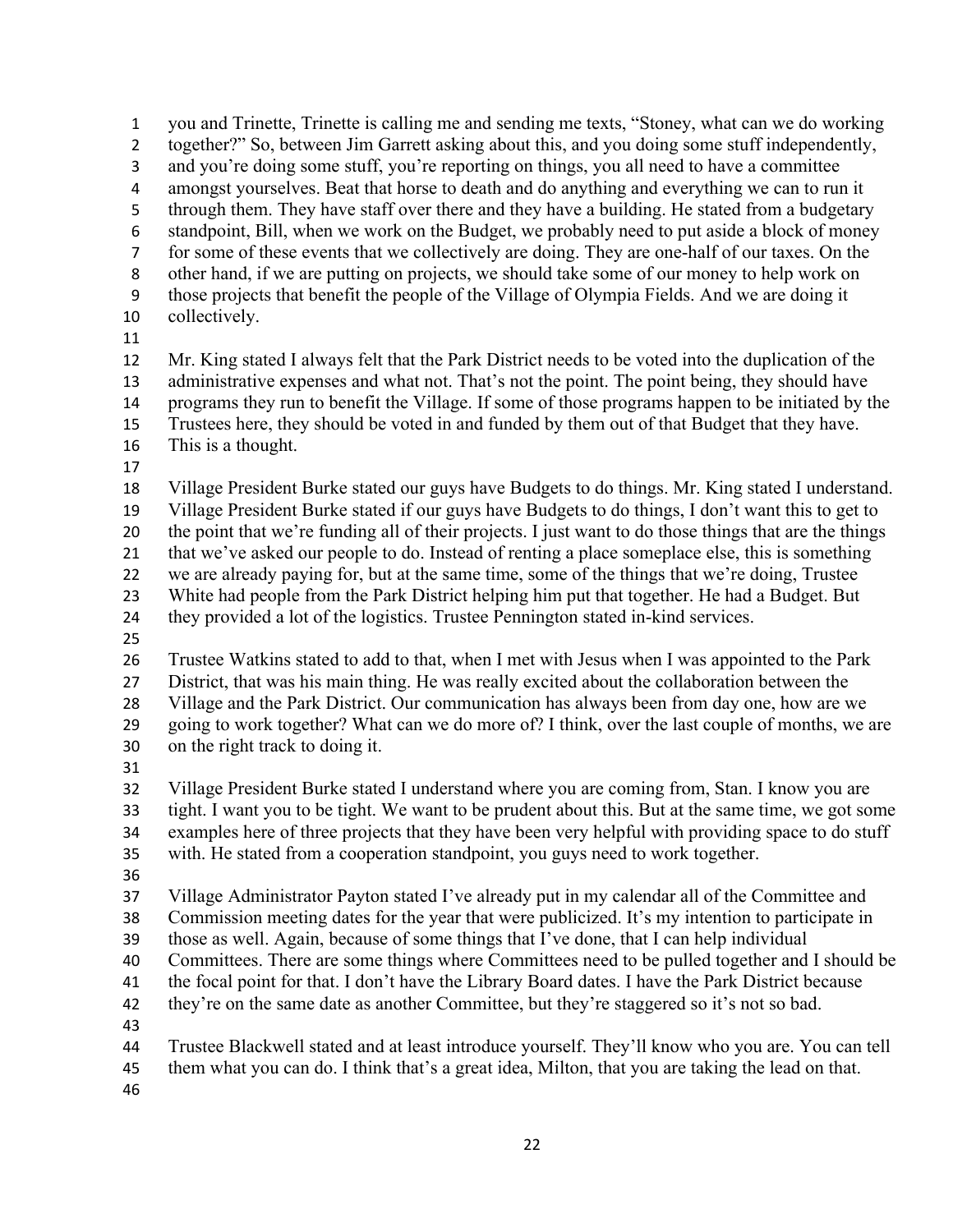Village President Burke stated Trinette is us. She's the President over there. She's willing to do anything and everything to work with us because she lives here. She is already preconditioned to

do things that we want. You won't get any pushback.

 Trustee Blackwell stated this is a good connection. I think this is the best relationship that we've ever had with the Park District to come and corroborate like Trustee Watkins was saying, and to get some things done. It's beneficial for everybody, for both sides, and in particular for the residents. We can use that facility, or we can throw in a little bit of money now and then just to keep it on the up and up. We've got great potential to do stuff even in the summer. If we want to have an outing and have the kids come out with balloons and all this stuff. This is a great opportunity. And you guys now have a lot of work to do.

### **Finance/Building Department – Trustee Pennington**

 **December 2021 Financial Statements -** Trustee Pennington stated tonight, I'll be reporting on the financial results of revenues and expenses for our Village for the eight periods ending 17 December 31<sup>st</sup>, 2021. Trustee Pennington stated starting with the General Fund, General Fund revenues for this period exceeded Budget projections by \$116,397.00, or 3% favorable to projections. Our budgeted revenue for this period was \$3,970,008.00. The Village realized actual revenues in the General Fund of \$4,086,406.00. Gains in Sales Tax Revenue, Real Estate Taxes, RedFlex Revenue, Wireless Revenue, Utility Tax Revenue, Video Gaming Tax Revenue, and Elevator Fees were the primary contributing factors to this positive position. 

Trustee Pennington stated with respect to our General Fund Expenses, General Fund Expenses

were also favorable to Budget projections by \$303,764.00, or 8% favorable to Budget Plan

Projections. Projected expenses for this period were \$3,829,476.00, while actual incurred

- expenses were \$3,525,713.00. When we compare total revenues to total expenses, we have an operating surplus in the amount of \$560,693.00 for this period. The overall impact to the General
- Fund is a surplus, \$420,161.00.
- 

Trustee Pennington stated that with respect to the Water Fund, Water Fund revenue was

favorable to Budget projections by \$278,422.00, an increase of 15% for this period. Water

- revenue in the aggregate, operating and non-operating revenue was budgeted at \$1,528,491.00,
- while actual realized revenue in the aggregate was \$1,806,913.00. Water Fund expenses for this
- period were unfavorable to Budget projections by \$34,861.00, or 4% under Plan. Budgeted

expenses in this fund were \$1,469,716.00. The actual incurred expenses were \$1,504,577.00.

However, when we compare total actual revenues to total actual expenses, we have an operating

surplus in the amount of \$302,336.00 for the period. The overall impact to the Water Fund

- Budget is a surplus, \$243,561.00.
- 

Trustee Pennington stated that with respect to the Sewer Fund, Sewer Fund revenues, operating

- 42 and non-operating revenues were 10% favorable to Budget Plan by \$115,121.00. Our revenue
- operating Budget for the period was \$1,069,600.00, while actual realized revenue came in at
- \$1,184,721.00. Sewer Fund expenses were favorable to Budget Plan by \$137,140.00, or 15% of
- Plan Projections. He stated that \$1,045,417.00 was budgeted for the period. The Village incurred
- \$908,277.00 in actual expenses. This resulted in an operating surplus in the Sewer Fund in the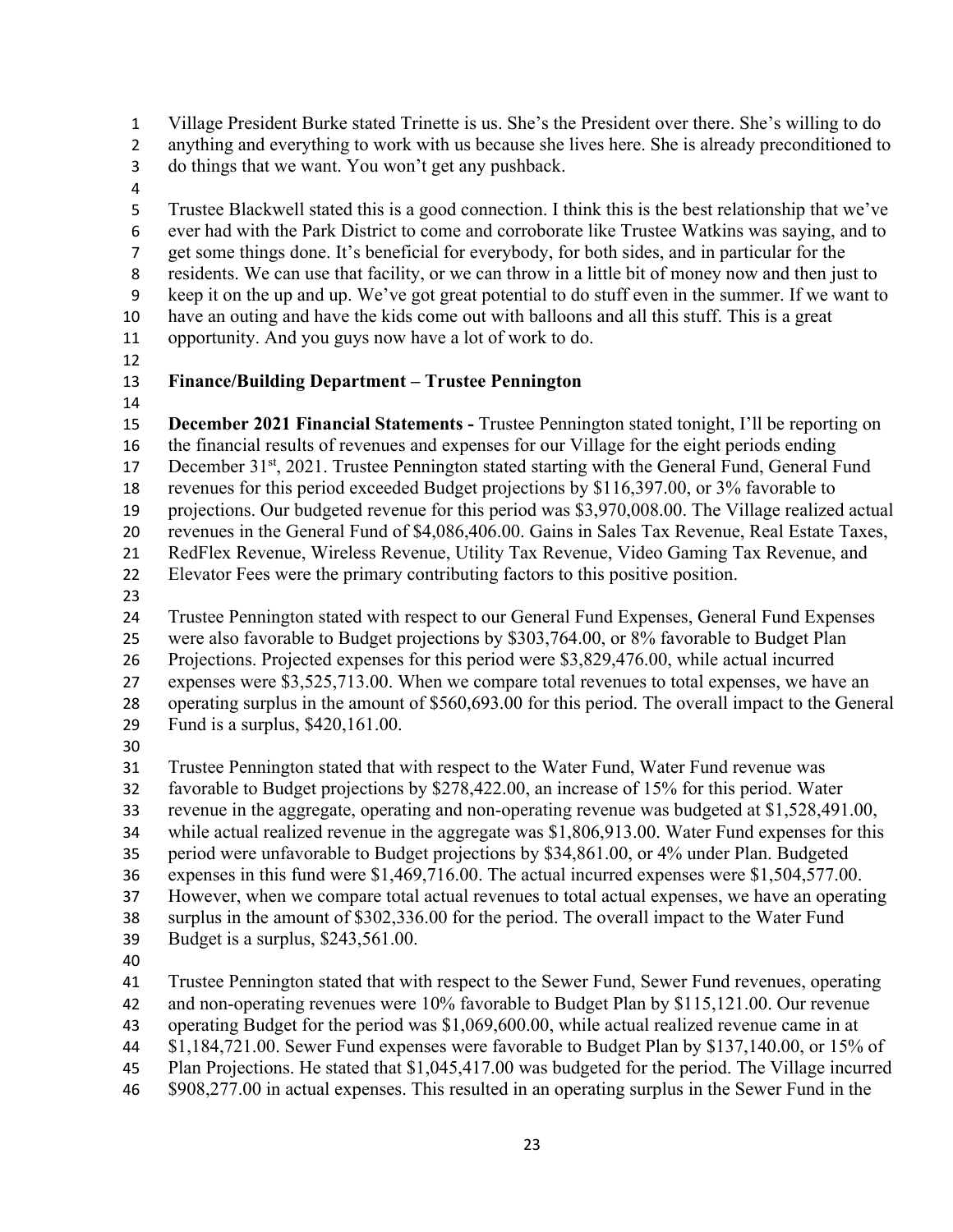amount of \$276,444.00. The overall impact to the Sewer Fund Budget was a surplus, 2 \$252,261.00 for this period. Trustee Blackwell inquired of Trustee Pennington what was our net surplus? You indicated in the various seven or eight fields that you talked about except for one, that we had a surplus. Do you have an aggregate amount of the net surplus? Trustee Pennington stated are you talking overall? Trustee Blackwell stated yes. Trustee Pennington I didn't calculate that out. Village Administrator Payton stated it would be \$662,000.00 between the two. The Water and the Sewer would be about \$490,000.00 total. Trustee Pennington stated that's right. The 11 \$420,000.00 came as expenses for the corporate fund. Trustee Blackwell stated in all the areas that you named, you named a surplus in everyone except for one. You said we lost \$30,000.00. Trustee Pennington stated \$34,000.00. That was in the expenses. Trustee Blackwell stated so if you take all of the net based on the projections, you expected x amount. But you're saying it was favorable as of \$190,000.00, \$500,000.00. So, of all those numbers that it was favorable toward, which means I'm taking it that we came in better than what we projected, particularly with the water, because it looks like people are paying their water bill now all of a sudden. What is the total aggregate? Village Administrator Payton stated 20 it is \$578,000.00 between the water and the sewer actual. This is only eight months. Village President Burke stated we finished last year at 87.6% of the fund balance on the General Fund, and in all the other surplus too. We are running at a number higher than what the policy requires us to have. Trustee Pennington stated that's right. Village President Burke stated in the case of the General Fund, it is supposed to be 40%. We are at 87.6%. That's what we had last year. Right now, we are on track to do it again this year. Trustee Blackwell stated so we are almost doubling it. Village President Burke stated no, no. Stan, how much do we have total in the surplus in the bank right now? Trustee Pennington stated \$2.7 million. Mr. King stated overall, there's \$12 million with all funds. Trustee Blackwell stated so when you are paying out money against what our average costs, this is based on the month is that right? Trustee Pennington stated yes. Trustee Blackwell stated so what you are paying out per month on the average, calculated throughout the fiscal year against what our revenues are. Mr. King stated we are in flux. Village Administrator Payton stated that's fine if for the whole year if everything is a lean year. It's normally not. Don't we normally see when the weather warms up that you have to expend more money because you do more work? Trustee Pennington stated that's true. Trustee Blackwell stated that's why I was saying the average, because it fluctuates. It won't be the same every month. Village President Burke stated we have grown it every year for five years. It is 87.6% at the end of the last audit. Right now, we know that unless something unforeseen, it is going to be very difficult for us to come in over Budget. We will be in good shape at the end of the year once

again, for this year, which will add to compound on top of what we already have.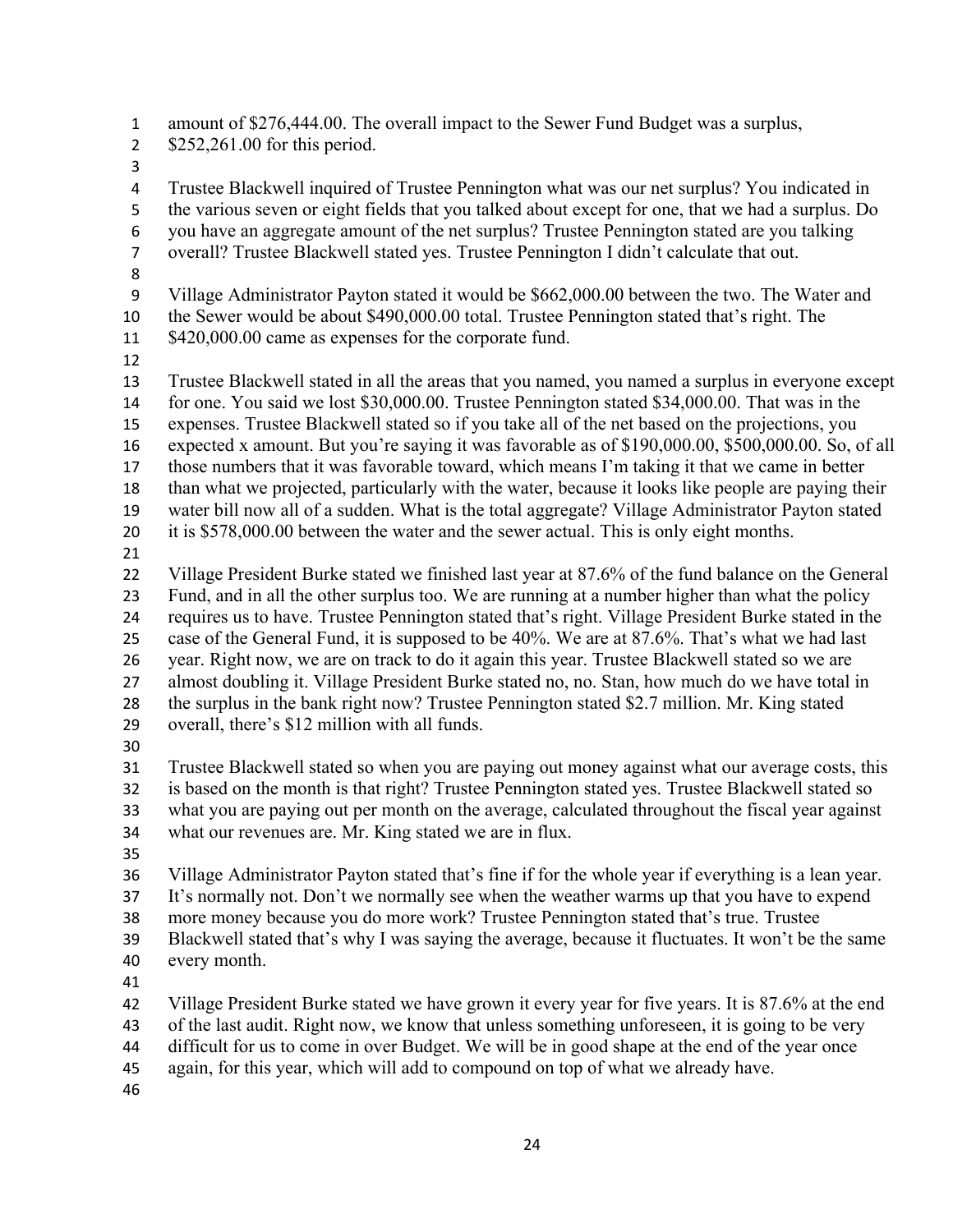Mr. King stated point of clarification about the fund balance requirement, 40% of our General Fund total spending is the requirement, not the other funds. Trustee Pennington stated you can't

mix them. Mr. King stated we have to retain 40% of the General Fund's expenses, which we are

- well above that.
- 

Trustee Finley inquired of Trustee Pennington you said that our revenue was higher than

 forecasted. Did anything happen of note in order to push that number, or to get that result? Trustee Pennington inquired which fund are you talking about? We are talking about three funds

here. The Capital Fund, the General Fund, and the Water Fund. Trustee Finley stated the first

one. Trustee Pennington stated which is the General Fund. Those revenue line items that I

 discussed, Sales Tax Revenue, Real Estate Tax Revenue, et cetera, were the contributing factors that increased our revenues over this particular period. Trustee Finley stated those are kind of

permanent line items. Trustee Pennington stated you have here, fellow Trustees, your Detail.

One can go through the Detail in each one of the Capital Funds, and see clearly where our

increases came in at, or our decreases came in at. This is how I am reporting out on the finances

- and the expenses of this Village.
- 

 Village President Burke stated we did not raise any taxes. Trustee Finley stated I get that. I am just wanting to know; did anything situationally happen that might have affected a positive

revenue position? I think somebody said, well maybe they paid their water bills.

Village Administrator Payton stated the taxes are favorable \$100,000.00 out of the net total

revenues of \$116,000.00. That could be more properties coming up now on the tax roll, or

because the equalized assessed valuation of things went up. All the value of the homes went up

so the taxes could be higher.

 Mr. King stated it's not level. Some months are more. Betty tries to take last years' experience, if 6% of the annual money came in in June, then we try to put the budgeted amount 6% in June like that instead of one-twelfth. It doesn't always happen that way, especially with the property tax. We get some prior money that hits us that we didn't expect, now we've got it. There are

fluctuations in there.

 Trustee Pennington stated another point, this report here covers the entire eight-month period from April to December. If I took this Detail and just did the month of December, there would be a difference. You would see more often than not in the General Fund; we may have budgeted for a deficit in the General Fund as it relates to revenues. But since we're taking it out over an eight-month period and reporting on the eighth month period, this gives us a more positive and a better

position with respect to our finances and expenses for the Village.

 Village Administrator Payton this would maybe include December, which Wal-Mart might have had a good month since it now has been established so you are getting a little bit more tax

revenue from that.

Trustee Blackwell inquired of Trustee Pennington wouldn't that also reflect any costs that we

cut? I know there have been some cost cutting measures over the last four or five years trying to

reduce some of our expenses. Your expense ratio plays into that as well, right? Trustee

Pennington stated yes.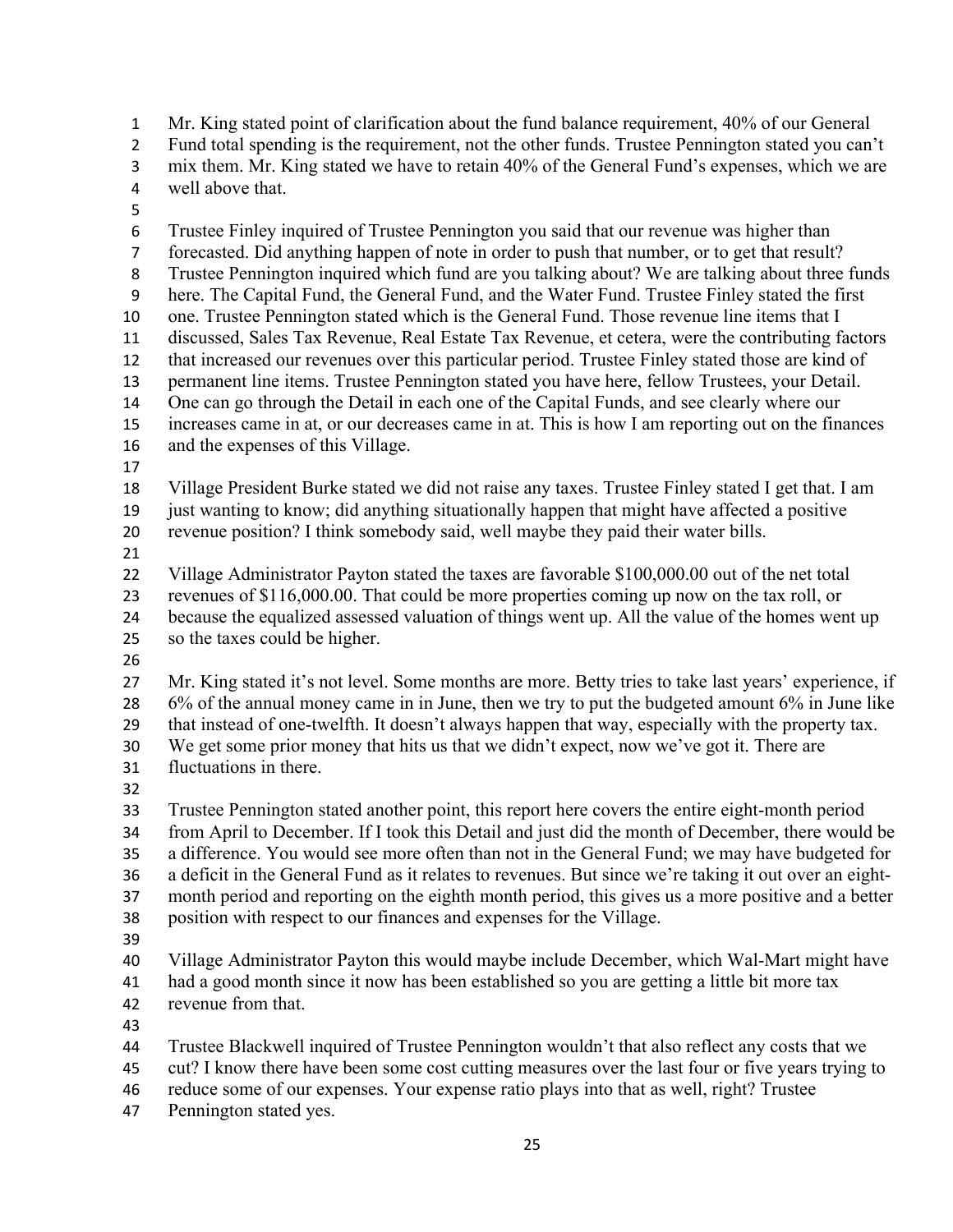Village Administrator Payton stated one of the other things from an expense standpoint is the 2 police have a favorable \$171,000.00. That's because we are down on police. You move to Chief of Police officer now. Trustee Blackwell stated so we're lapsing money back into the Budget. Village Administrator Payton stated the historical action that you budgeted for won't be there. Village President Burke stated there's a lot of stuff that we've been doing to kind of get that under control, paying dividends. Trustee Finley's question was on the revenue side not the expense side. We've been controlling the expenses. Some of the revenues have gone up partly because of Christmas that could have been contributed to us catching up. Property values have gone up. You pay taxes based on property value. We don't always collect 100 percent of what the EAV was. We had to give some money back. Maybe some of the money that we would have been given, had to give back. We didn't have to give it back because the tax people caught up and made these people pay their taxes who were not paying anything. If the houses have gone up, the taxes for the businesses have gone up, because we have businesses in a lot of these empty buildings that did not have anything going on over there. We lost the Dunkin Donuts down the street. We got some more people that are coming in there really quick. So, from an economic development standpoint we've been putting people into places. Those people that are going into those places are generating more revenue than what they normally would. Trustee Blackwell stated it makes a difference. Trustee Pennington stated with respect to businesses, new businesses, you will see here in specific detail that business licenses have increased because businesses are coming into the Village. It was a small number and I didn't really include that in my listing of contributing factors. We are in good shape. Trustee Finley stated it is exciting and the story behind the numbers is even more compelling. It tells us how we live, and what kinds of things are working for us, decisions people are making. I know for a fact the Village is more energetic about collecting its revenue. I had to pay for my dog tags. Trustee Pennington stated we also have the report of Cash Balances for the end of the period. They remain consistent over what last month, month over month was. There was a slight increase by 3% over our book balances with this concept. We are in good shape. Trustee Pennington stated I would like to say to Village Administrator Payton, I look forward to working with you, especially in the areas of finance. On behalf of the Finance Committee, we look forward to working with you. I know Stan is looking forward to working with you again. We are in the process of our budgetary period taking off now. There are some hiccups, and some cancellations, but we are going to get back on track with that. I welcome you aboard, sir. Village Administrator Payton stated I appreciate it. Mr. King stated I have a personal relationship over I don't know how many years. I think one of the things that excited me, and I grilled him, even though I know him when we had our conversations about him possibly coming here. The one thing you need to know, the Village he comes from is messed up. It still is. He sat there and fought through all that noise. I would never have. I would have cussed out folks. Actually, I did. They hired me. Milton was so frustrated

because that Finance Committee did not have financial statements for two years. They blessed

me out when he brought me in. Why do you want me? That ain't the whole story. He new

something was wrong. It was wrong from the Mayor and the Administrator particularly. That I

have never seen in my life. I don't know if you heard. In two weeks, I got them two years' worth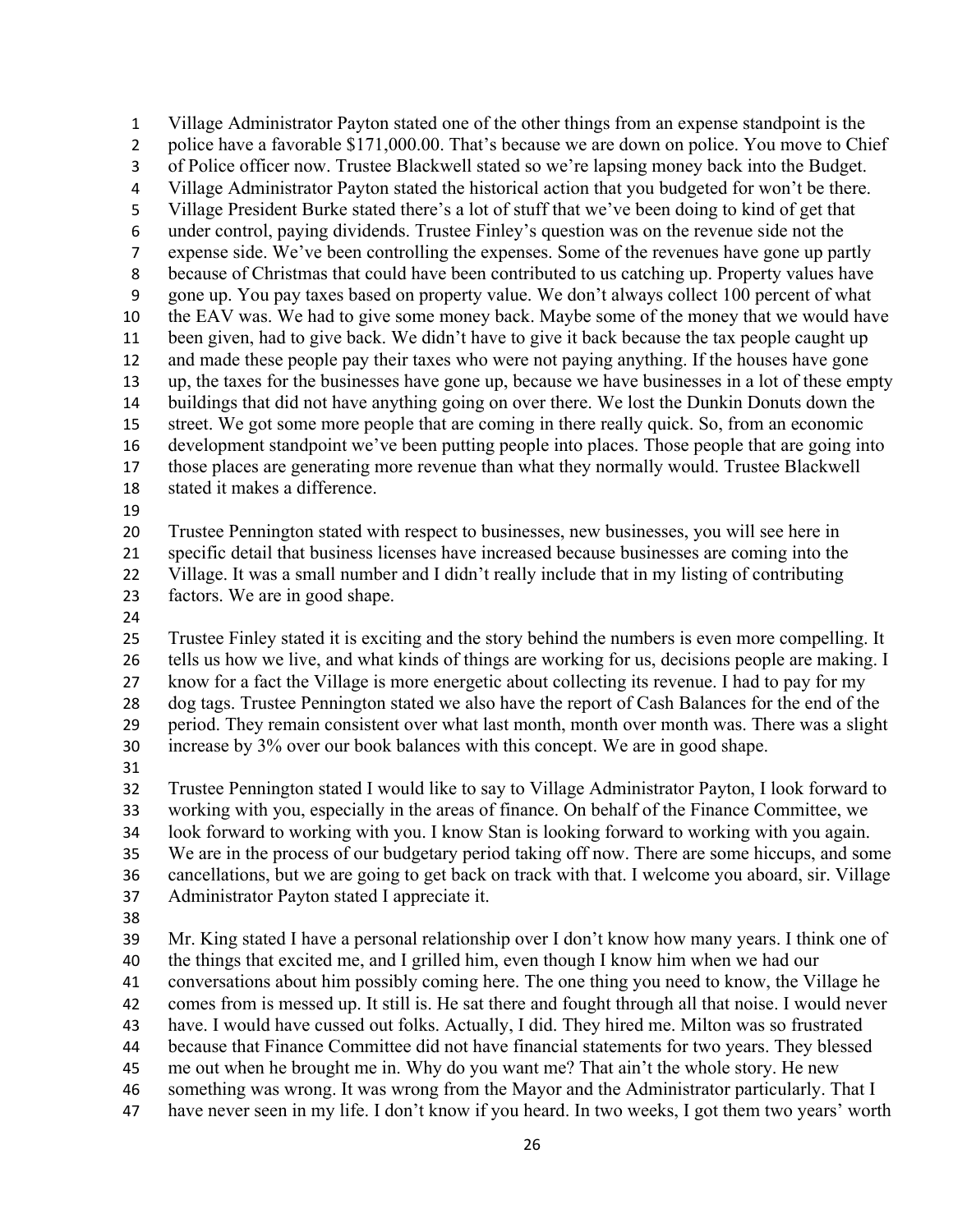of financial statements. They were in awe and wondered how I did it. I said, "I got it off your 2 system," which led me to understand the finance person, which he had suspected, had stolen bank accounts, checks being erased and written to himself. Village Trustees that did not do anything. And I have to tell you, as I was hired, we had Feds and everybody else. It's been public. It's public information. State Police and the Feds came in and took everything out of there. It's because he was concerned and was fighting left and right about what was going on. He saw a lot. There was a whole lot more that I have not even begun to touch on. So, I applaud in having him here. And the breath and depth of his knowledge and integrity is what I really like. Integrity is extremely high for me. **Park District/Library Board – Trustee Watkins Library Board –** Trustee Watkins stated the Library Board members are in the process of having documents moved from the Old Village Hall in a joint effort with Public Works. Trustee Watkins inquired of Mr. Landini whether or not there is a deadline for moving out the documents from the Old Village Hall. Mr. Landini stated no. He stated just let us know exactly what it is and we will move it. Trustee Watkins inquired so the HOA Presidents, or the HOA can just reach out to you directly? Mr. Landini stated absolutely. Trustee Watkins stated the contract with the Park Forest Library has been reviewed by the Village of Olympia Fields and agreed to a five-year contract beginning April 2022. The Library Board is looking to fill one remaining vacancy on the Board. The next meeting is Wednesday, 24 February  $23^{\text{rd}}$  at 7:00 P.M. We are going to do that via Zoom. Village Administrator Payton stated please put me on the list and send me the information. Trustee Watkins stated no problem. **Park District –** Trustee Watkins stated the Olympia Fields Park District will be offering 30 vaccinations along with boosters on Tuesday, February  $22<sup>nd</sup>$  and Wednesday, February  $23<sup>rd</sup>$ . She stated for more information regarding this initiative, residents are asked to contact the Park District directly at: 708-481-7313. Trustee Finley inquired of Trustee Watkins whether or not she knows if it will be Moderna, Pfizer, or Johnson & Johnson? Trustee Watkins stated I know it is going to be Pfizer and Moderna. She doesn't know about Johnson & Johnson. Village President Burke stated like I said earlier, it looks like we may be getting away from this mask mandate. I think it is going to be a while, just like the flu. You have to get a flu shot every year. I'm also hearing that the booster is only good for four months and then it starts waning a bit. Trustee Watkins stated that's true. Unless, you've had Covid then you have some antibodies. Village President Burke stated I think we need to stay cautious. He stated 91% of the people in our town has gotten at least one shot. He stated 74% have gotten full boosters. Trustee Watkins stated I just came back from out of the country. I was gone for the last couple of weeks. As we move into meeting in-person, I'm boostered. Technically, I could have Covid and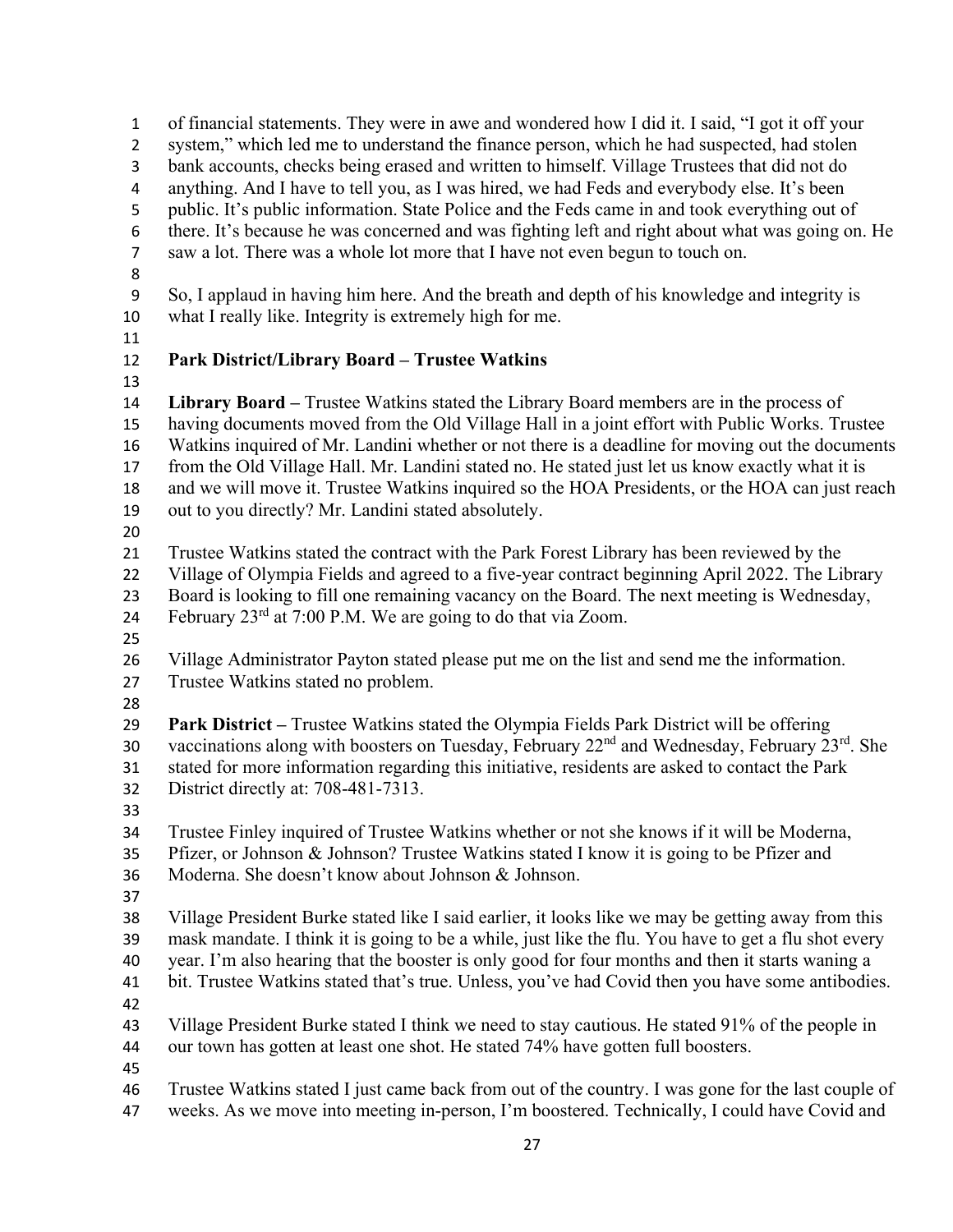have no symptoms, asymptomatic. If people are traveling out of the country, and we are getting 2 back together, this is respectful for me to put on my mask to protect everyone around me. If you are traveling out of the country, you could still have it and not even know you have it. Village President Burke stated I hope everybody got the Home Test that was mailed out to you. You get four tests. Trustee Watkins stated those are the Rapid Antigen Tests. They're not the PCR Test. Village President Burke stated I am kind of believing that the next meeting will be in person where the public can come in. We still should wear masks. Out of an abundance of caution, we should do what we can to kind of keep our distance. We are socially distanced right now. Hopefully, we'll kind of get past this and can ease up just a little more. **Educational Commission/Community Relations Commission – Trustee White Community Relations Commission –** Trustee White stated I want to echo Trustee Pennington's words and welcome Mr. Payton. I am very glad to have you aboard. I am looking forward to working with you as well. Trustee White stated from the CRC, a couple of announcements. We are on the edge of starting to finalize some of the events that we're going to execute for this year. One of the things that we've got on deck, we're looking at doing a combination event in terms of welcoming new residents to the Village. Chairman Hill is initiating conversations with the Park District. We are looking at Irons Oaks possibly for that. We were also looking at making it an opportunity to meet Chief Blasingame's gang. We are looking to do this when it gets warm. We are looking at doing something primarily outside. More details will come. Right now, we are in the early stages of trying to secure a venue, and a date, and finalize the plan and specifics for that. Trustee White stated for the summertime when things warm up, we are looking at doing some type of movie in the park type of event. We are looking at stepping up things a little bit more for this year's Caroling in the Park. Those are the three big events that we are looking at doing. I am actually trying to get the Commission to think a little bigger in terms of some of the things that we're planning. We'll see how we get there. **Educational Commission –** Trustee White inquired of Village President Burke, you said you had a list of 10 things. What was number one? Village President Burke stated "Be Stubborn on the Vision and Flexible on the Details." Our vision is the three guiding principles. Trustee White stated there was something about thinking out of the box. Village President Burke stated number four is: "Your comfort zone is your own worst enemy." I will give all of you a copy of this. Trustee White stated there was one about doing something the same way we have always done it, or something like that. Village President Burke stated it's kind of like being flexible on what the vision is and doing something different. The other one is: "Stepping outside of the comfort zone and doing something different." Trustee White stated with regard to the Educational Commission, I've been pushing these guys as I mentioned to you guys before. The Educational Commission has a Budget. Part of that charter has been for the last couple of years to educate the public. Since I've been involved, even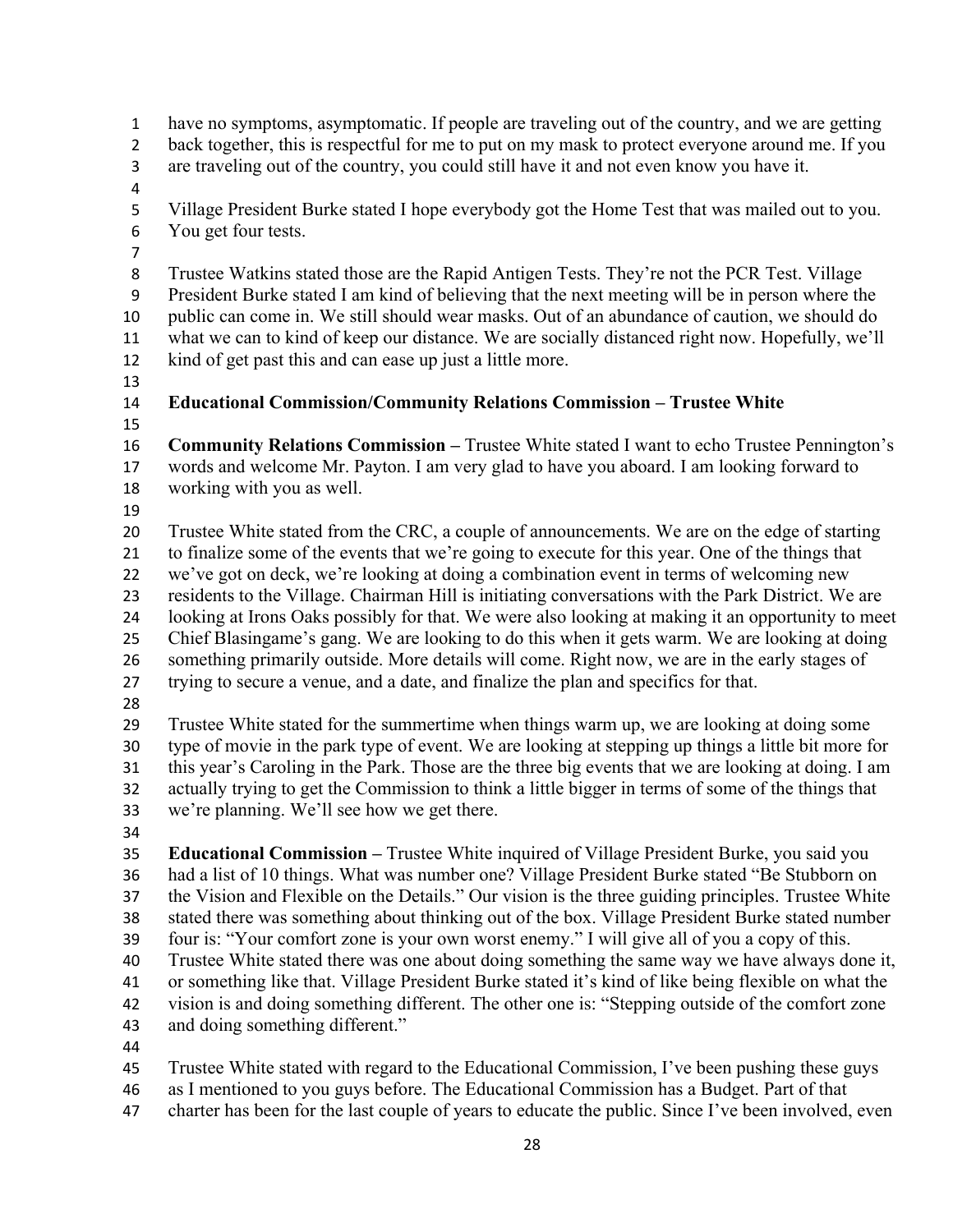before becoming a Trustee, I've not seen any of that outreach. I have challenged. We have a Budget. We have a charter. It's long overdue to start making people aware. This goes on over here for one reason only is because people allow it to go on. People are not going to get upset about what they don't know. That's our responsibility. One of the things that we will be doing, I know I made a commitment to you guys about getting you some data. I'm actually looking to wrap up putting together some data by working with my fellow Commissioners on that. That's forthcoming. We are going to be putting together a newsletter of our own on the State of Education for residents. He stated not only is it going to be the State of Education, it is going to go into detail on how and why the Education System affects all property owners within the Village. You are talking about 60% to 70% of your property tax dollars. I don't know if that will be enough.

 Trustee White stated but beyond that, and to the point that I was asking you, I would like to arrange a workshop between the Educational Commission and the Board Members. I think we need to leave no stone unturned with regards to exploring opportunities to improve this situation. When something goes on at this school and the news comes here, they don't say, "At Rich Central." They say, "In Olympia Fields." We value our brand. This school is routinely destroying that brand. I think we need to figure out as leaders of this community, what can we do? What are our options? I don't know if it entails bringing our attorney in to give us some background in terms of exploring options. I don't even think about in terms of what we can do to move away. I think we need to look at things all hands on the table. What can we do to work with the school? What can we do to hold them accountable? What can we do to figure out if we can't get them to act right? What are our options to make sure that this community has an educational foundation at its heart that will allow it to sustain it as what we come to know? Whether we want to believe it or not, this community's viability is heavily tied to what the public education system is. And if you don't believe it, all you need to look at, I know right now this rising tide is lifting all votes with regards to home property values, but it's kind of affecting everybody. If the quality of education will heavily influence younger families in terms of where they want to go, they are looking at options, those folks that value education as most of us do, will make other choices. Not everybody will want to pay private school tuition if they don't have to. I'm asking all of you to consider, President Burke, I don't know if this is up to you or not, but I'd like for us to have a formal workshop to discuss these things moving forward to figure out how do we go about influencing some change with regards to the school.

 Village President Burke stated as the Liaison to the Commission, what the Liaison is suppose to do is to come up with stuff from their Commission and bring that to the Board for the Board to consider on here is what we are going to go do. If the Board, does it, then you don't need the Commission to do it. I would want it to come from the Commission and say here is what we think we want to do. I've heard from Fred. I've heard from a few other people. I am the one that passed out this stuff. Some people still have not seen it. What went on at that high school, goes on almost every week that you guys just don't know about. That crap happens. Every police officer that works for us at one time, worked in that high school, and they don't want to touch it. 

 Trustee White stated generally you can tell when something happens, because you will get a little email, or a newsletter talking about something else.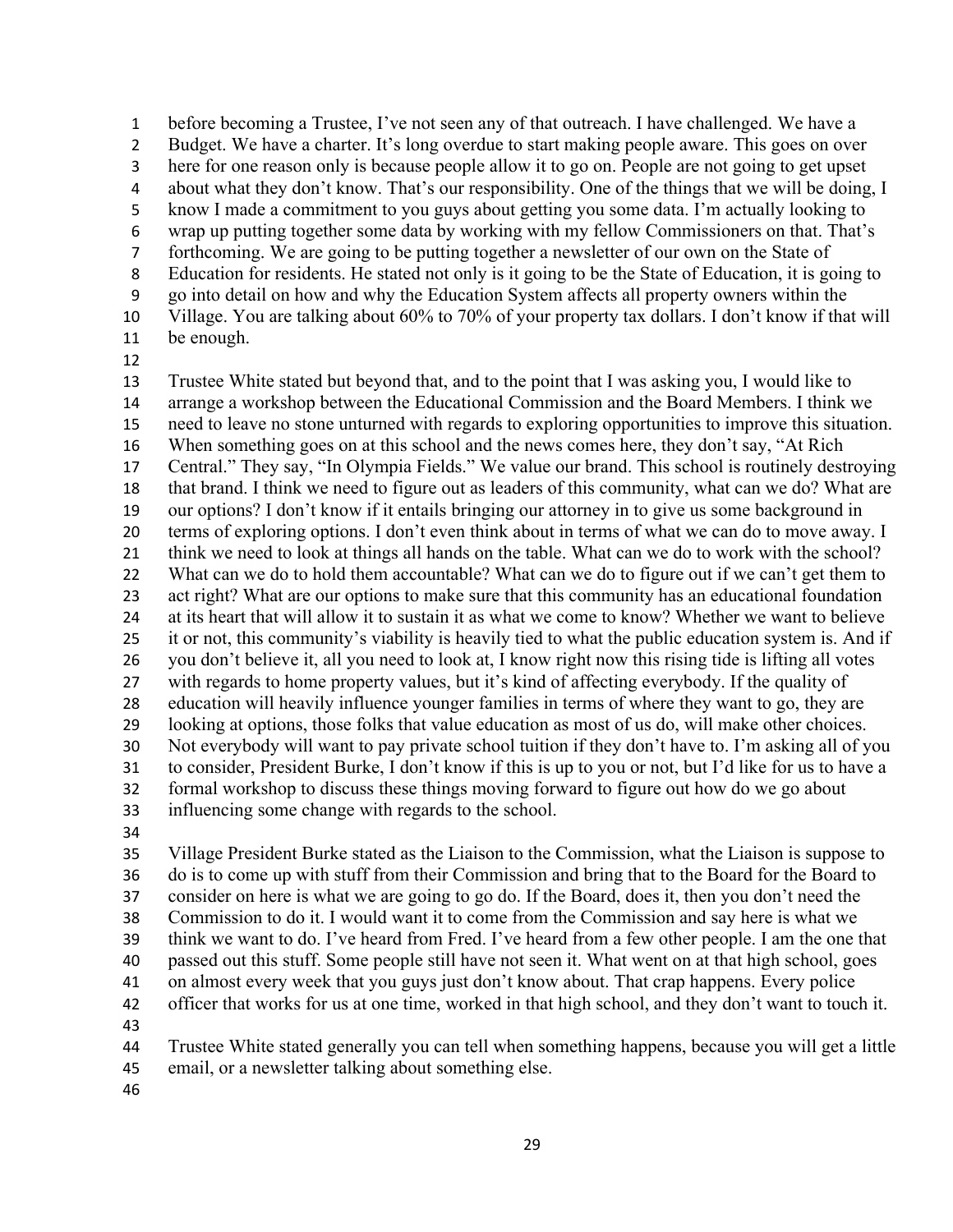Trustee Watkins inquired of Trustee White how many Commission Members do you have? Trustee White stated there are officially seven of us. Trustee Watkins stated when I was the Liaison for the Educational Commission, I use to do Trustee Liaison Meetings, to your point workshops, here in this Board Room. I filled it up. People are very concerned about education. So, to your point President Burke, as the Liaison, you can do your workshops with your Commission. I can share this with you. I submitted about 12 applications to the Village of people that just wanted to volunteer. I think you can have up to 20 members. If you look at your Ordinance, you can have 20 members on your Commission. They're applications of people who really want to get involved with that. That is very important to me as well, to do those workshops and get more people involved from the Commission standpoint. Village President Burke stated my pushback is, I don't want anybody to be confused to think that we're running the school system. This Board does not have that responsibility. They have six, seven people that are elected over there to be in charge. There's nothing that we can do that would have control over what that Board does. On the other hand, what I've asked you and Fred to do, is to make people aware. Because if they are not aware of what is going on over there, there is a lot of apathy that is floating around here. My main concern is, and the reason I'm pushing back on the Board getting together to do that, that we take on the responsibility for it and there is a School Board that has been elected. A Superintendent is making \$300,000.00 a year. He just got a new contract. You can tell when something goes bad, because what they will do is send out something, an update on the Special Olympic Basketball Team or something like that, or I want to build a football stadium. Let's talk about what the real issues are. The real issues are, the worst thing that is going on right now, if you don't have security in the school, how can you do any education? I don't know if you had a chance to read down through the comments that was in that Facebook Page. One young lady said I'm glad that my mother, and father, and I are moving out of the School District. We are leaving the State of Illinois. Somebody else said they were afraid to come to school. When you have kids making comments like that, how can they do anything that is really educational?

 I'm okay with doing just about however aggressive you want to do it. I heard things like putting together a group of people to defund the school. I heard things like if we get them to cut their Budget by 10%, then what are they going to do about it? If you don't have security, there is no way that you are going to have any kind of education going on without security. What some of the police officers came up with was this Ordinance. We are going to hold people accountable for this. Getting people to understand and see that video, I think we only have like 40, 50 kids that go to that school. How do you educate those other people who know about this stuff that has been going on?

Trustee White stated you have to be careful with these things. We want to protect the

- unprotected which are kids.
- 

Village President Burke stated that's why if we could, as a collective body, we are taking that

responsibility that we're trying to take something away from them. Every one of these elected

groups of people have responsibility. Somebody has to hold them responsible for a lot of this to

happen. At the same time, like you said, it is in our town. If it is in our town, it is a bad mark on

- us. We've spent too much time trying to demonstrate how positive our brand is to keep it going
- like that.